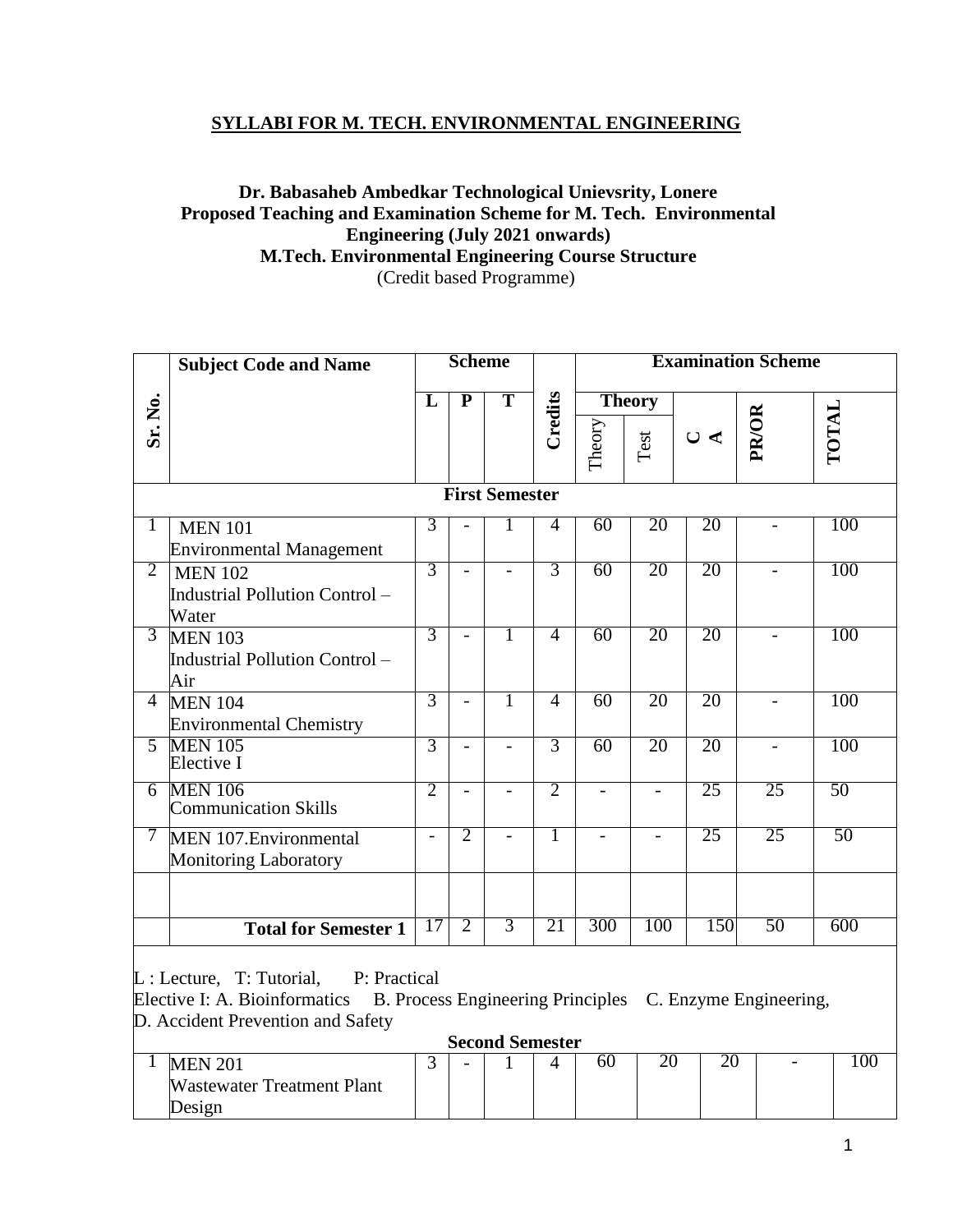| 2              | <b>MEN 202</b><br><b>Advanced Wastewater</b><br>Treatment                 | 3              | $\overline{\phantom{0}}$ |   | 3              | 60                       | 20                       | 20              | $\overline{\phantom{a}}$ | 100 |
|----------------|---------------------------------------------------------------------------|----------------|--------------------------|---|----------------|--------------------------|--------------------------|-----------------|--------------------------|-----|
| 3              | <b>MEN 203</b><br><b>Energy Conversion and</b><br>Environment             | $\overline{3}$ |                          |   | $\overline{3}$ | 60                       | 20                       | 20              |                          | 100 |
| $\overline{4}$ | <b>MEN 204</b><br><b>Air Pollution Control</b><br><b>Equipment Design</b> | 3              |                          |   | 3              | 60                       | 20                       | 20              |                          | 100 |
| 5              | <b>MEN 205</b><br>Seminar                                                 |                | $\overline{4}$           |   | $\overline{2}$ |                          | $\overline{a}$           | 50              | 50                       | 100 |
| 6              | <b>MEN 206</b><br>Open Elective**                                         | 3              |                          |   | 3              | 60                       | 20                       | 20              |                          | 100 |
| 7              | <b>MEN 207</b><br>Mini Project                                            |                | $\overline{4}$           |   | $\overline{2}$ | $\overline{\phantom{0}}$ | $\overline{\phantom{0}}$ | $\overline{50}$ | 50                       | 100 |
|                | <b>Total for Semester 2</b>                                               | 15             | 8                        | 1 | 20             | 300                      | 100                      | 200             | 10<br>0                  | 700 |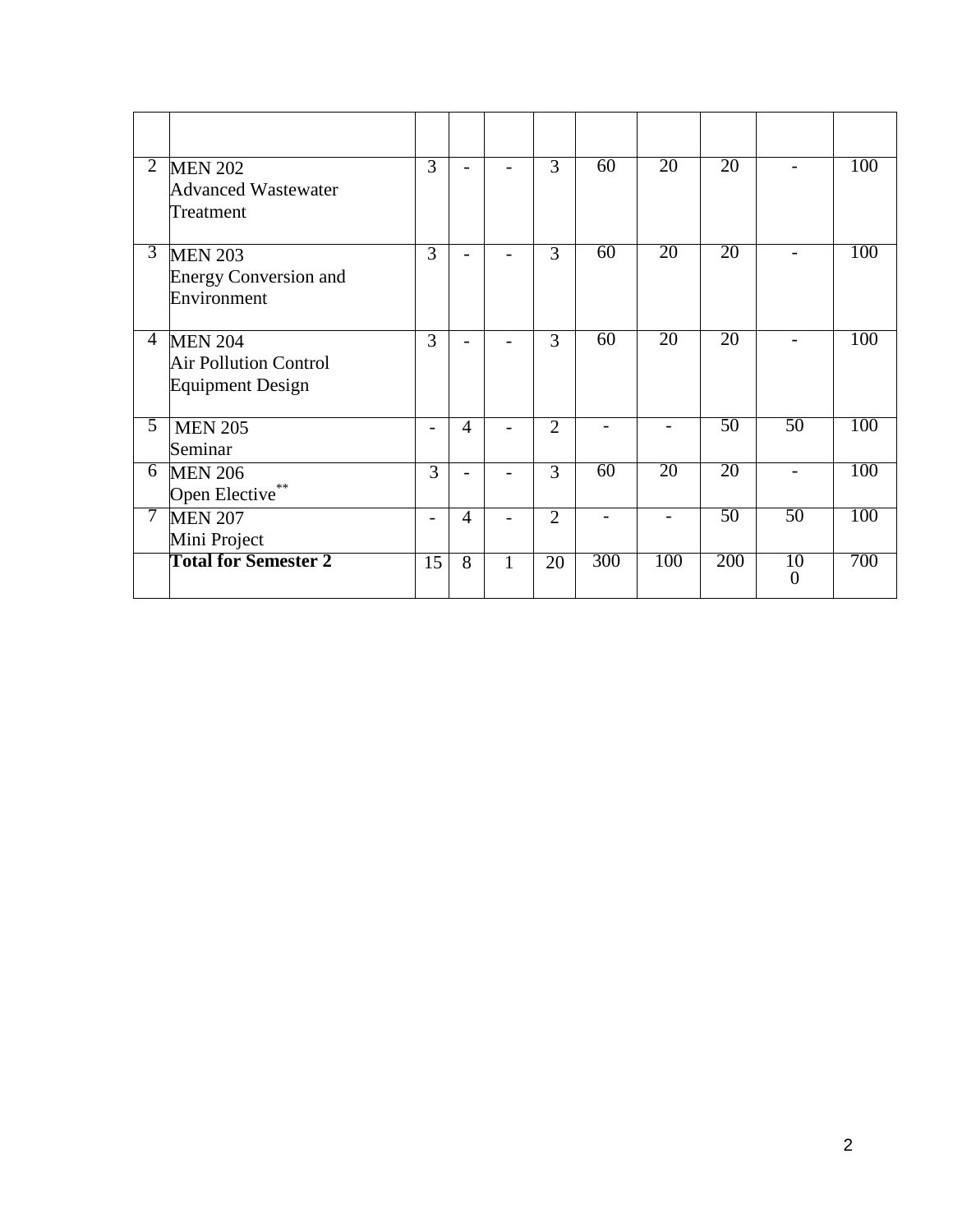| <b>Third Semester</b>        |  |  |  |    |  |  |     |     |     |
|------------------------------|--|--|--|----|--|--|-----|-----|-----|
| <b>MEN 301</b>               |  |  |  |    |  |  | 50  | 50  | OO) |
| Project Management and       |  |  |  |    |  |  |     |     |     |
| Intellectual property Rights |  |  |  |    |  |  |     |     |     |
| <b>MEN 302</b>               |  |  |  | 10 |  |  | 50  | 50  | 00  |
| Project Work(Stage I)        |  |  |  |    |  |  |     |     |     |
| <b>Total for Semester 3</b>  |  |  |  | 12 |  |  | 100 | 100 | 200 |
|                              |  |  |  |    |  |  |     |     |     |

| <b>Fourth Semester</b>                     |  |  |  |    |                          |  |     |     |  |
|--------------------------------------------|--|--|--|----|--------------------------|--|-----|-----|--|
| <b>MEN 401</b><br>Project Work (Stage -II) |  |  |  | 20 | $\overline{\phantom{0}}$ |  | 100 | 100 |  |
| <b>Total for Semester 4</b>                |  |  |  | 20 | $\overline{\phantom{0}}$ |  | 100 | 100 |  |

#### **GRADUATE ATTRIBUTES**

The Graduate Attributes are the knowledge, skills and attitudes which the students have at the time of graduation. These attributes are generic and are common to all engineering programs. These Graduate Attributes are identified by National Board of Accreditation.

- 1. Scholarship of Knowledge: Acquire in-depth knowledge of specific discipline or professional area, including wider and global perspective, with an ability to discriminate, evaluate, analyze and synthesize existing and new knowledge, and integration of the same for enhancement of knowledge.
- 2. Critical Thinking: Analyze complex engineering problems critically, apply independent judgment for synthesizing information to make intellectual and/or creative advances for conducting research in a wider theoretical, practical and policy context.
- 3. Problem Solving: Think laterally and originally, conceptualize and solve engineering problems, evaluate a wide range of potential solutions for those problems and arrive at feasible, optimal solutions after considering public health and safety, cultural, societal and environmental factors in the core areas of expertise.
- 4. Research Skill: Extract information pertinent to unfamiliar problems through literature survey and experiments, apply appropriate research methodologies, techniques and tools, design, conduct experiments, analyze and interpret data, demonstrate higher order skill and view things in a broader perspective, contribute individually/in group(s) to the development of scientific/technological knowledge in one or more domains of engineering.
- 5. Usage of modern tools: Create, select, learn and apply appropriate techniques, resources, and modern engineering and IT tools, including prediction and modeling, to complex engineering activities with an understanding of the limitations.
- 6. Collaborative and Multidisciplinary work: Possess knowledge and understanding of group dynamics, recognize opportunities and contribute positively to collaborative-multidisciplinary scientific research, demonstrate a capacity for self-management and teamwork, decision-making based on open- mindedness, objectivity and rational analysis in order to achieve common goals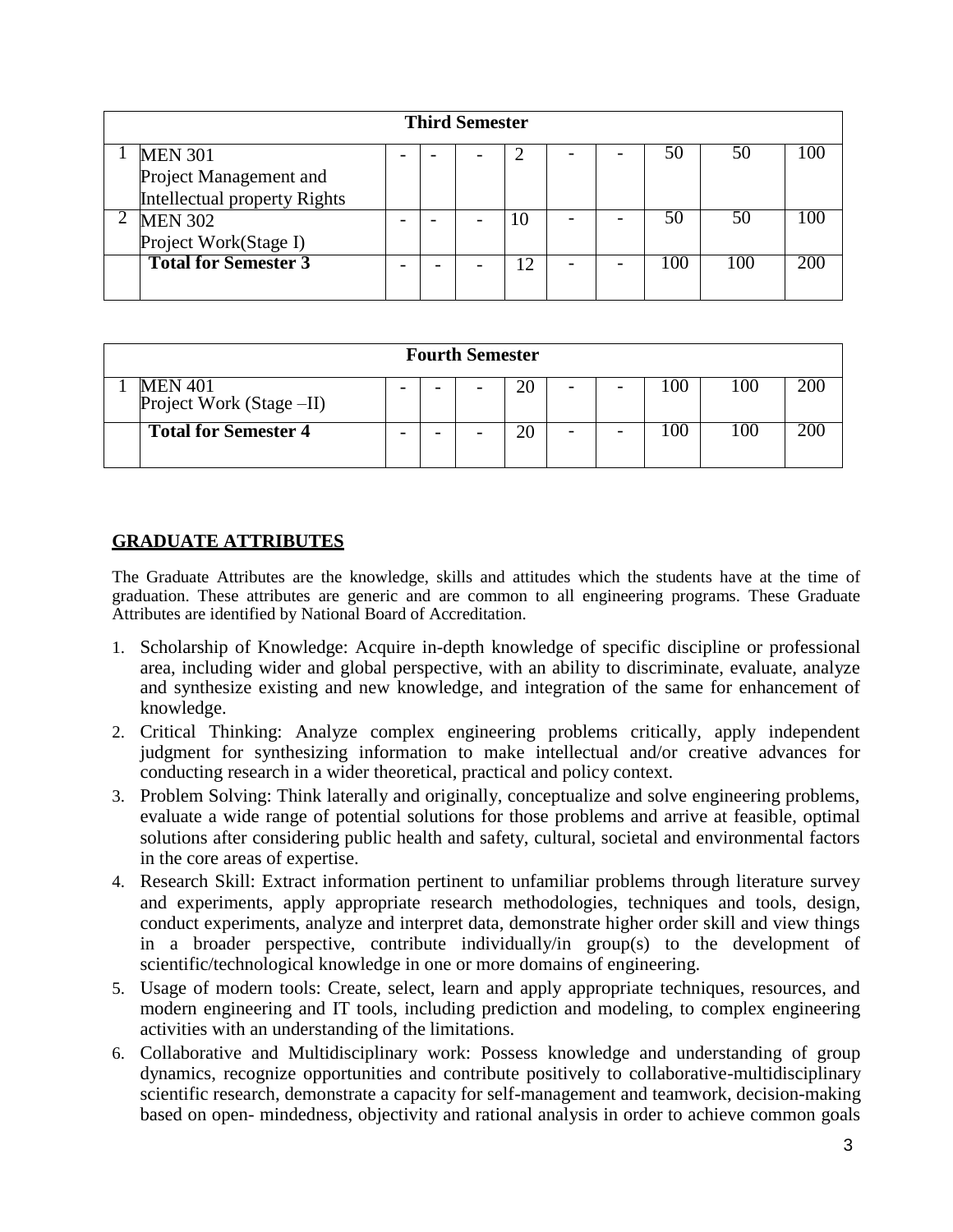and further the learning of themselves as well as others.

7. Project Management and Finance: Demonstrate knowledge and understanding of engineering and management principles and apply the same to one's own work, as a member and leader in a team, manage projects efficiently in respective disciplines and multidisciplinary environments after consideration of economical and financial factors.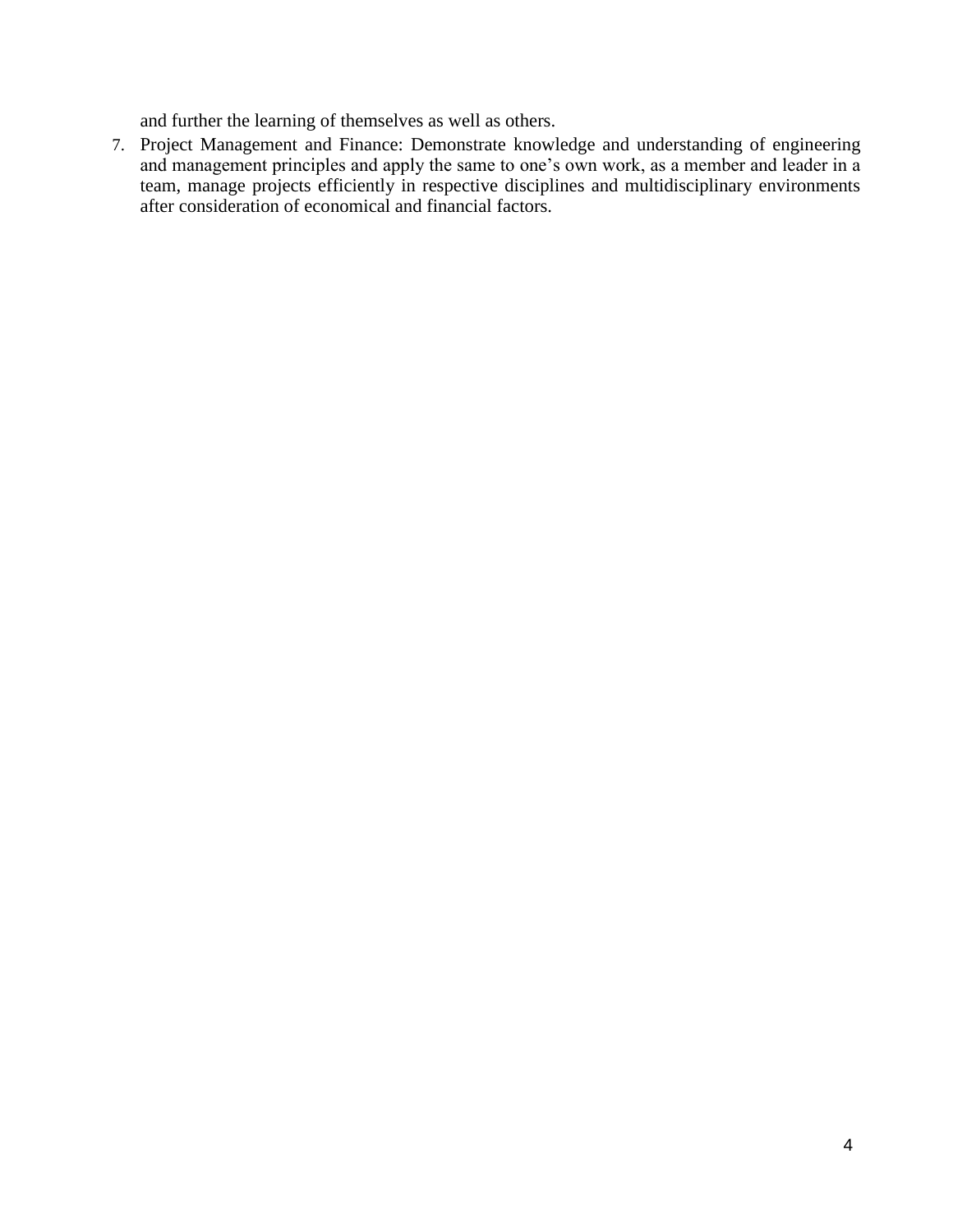- 8. Communication: Communicate with the engineering community, and with society at large, regarding complex engineering activities confidently and effectively, such as, being able to comprehend and write effective reports and design documentation by adhering to appropriate standards, make effective presentations, and give and receive clear instructions.
- 9. Life-long Learning: Recognize the need for, and have the preparation and ability to engage in life-long learning independently, with a high level of enthusiasm and commitment to improve knowledge and competence continuously.
- 10. Ethical Practices and Social Responsibility: Acquire professional and intellectual integrity, professional code of conduct, ethics of research and scholarship, consideration of the impact of research outcomes on professional practices and an understanding of responsibility to contribute to the community for sustainable development of society.
- 11. Independent and Reflective Learning: Observe and examine critically the outcomes of one's actions and make corrective measures subsequently, and learn from mistakes without depending on external feedback.

| PEO1             | Pursue successful industrial, academic and research careers in specialized fields of         |
|------------------|----------------------------------------------------------------------------------------------|
|                  | Environmental Engineering.                                                                   |
| PEO <sub>2</sub> | Apply the knowledge of advanced topics in Environmental Engineering to meet contemporary     |
|                  | needs of industry and research.                                                              |
| PEO <sub>3</sub> | Use modern software tools for design of processes and equipment.                             |
| PEO <sub>4</sub> | Identify issues related to ethics, society, safety, energy and environment in the context of |
|                  | Environmental Engineering applications.                                                      |
| PEO <sub>5</sub> | Pursue self-learning to remain abreast with latest developments for continuous professional  |
|                  | growth.                                                                                      |

#### PROGRAM EDUCATIONAL OBJECTIVES

**PROGRAM OUTCOMES:** At the end of the program, the student will be able to:

| PO <sub>1</sub> | Model Environmental engineering related processes including air pollution control,<br>water pollution control, advanced wastewater treatment etc.    |
|-----------------|------------------------------------------------------------------------------------------------------------------------------------------------------|
| PO <sub>2</sub> | Apply modern experimental, computational and simulation tools to address the<br>challenges faced in Environmental and allied engineering industries. |
| PO <sub>3</sub> | Implement techniques for minimizing cost and energy requirements in process plants<br>related to environmental engineering.                          |
| PO <sub>4</sub> | Design measures to take care of environment, health and safety issues pertaining to<br>Chemical and allied industries.                               |
| PO <sub>5</sub> | Communicate effectively and demonstrate leadership skills                                                                                            |
| PO <sub>6</sub> | Carry out research work independently and innovate novel processes and products                                                                      |
| PO <sub>7</sub> | Practice professional ethics                                                                                                                         |
| PO <sub>8</sub> | Pursue life-long learning as a means of updating knowledge and skills                                                                                |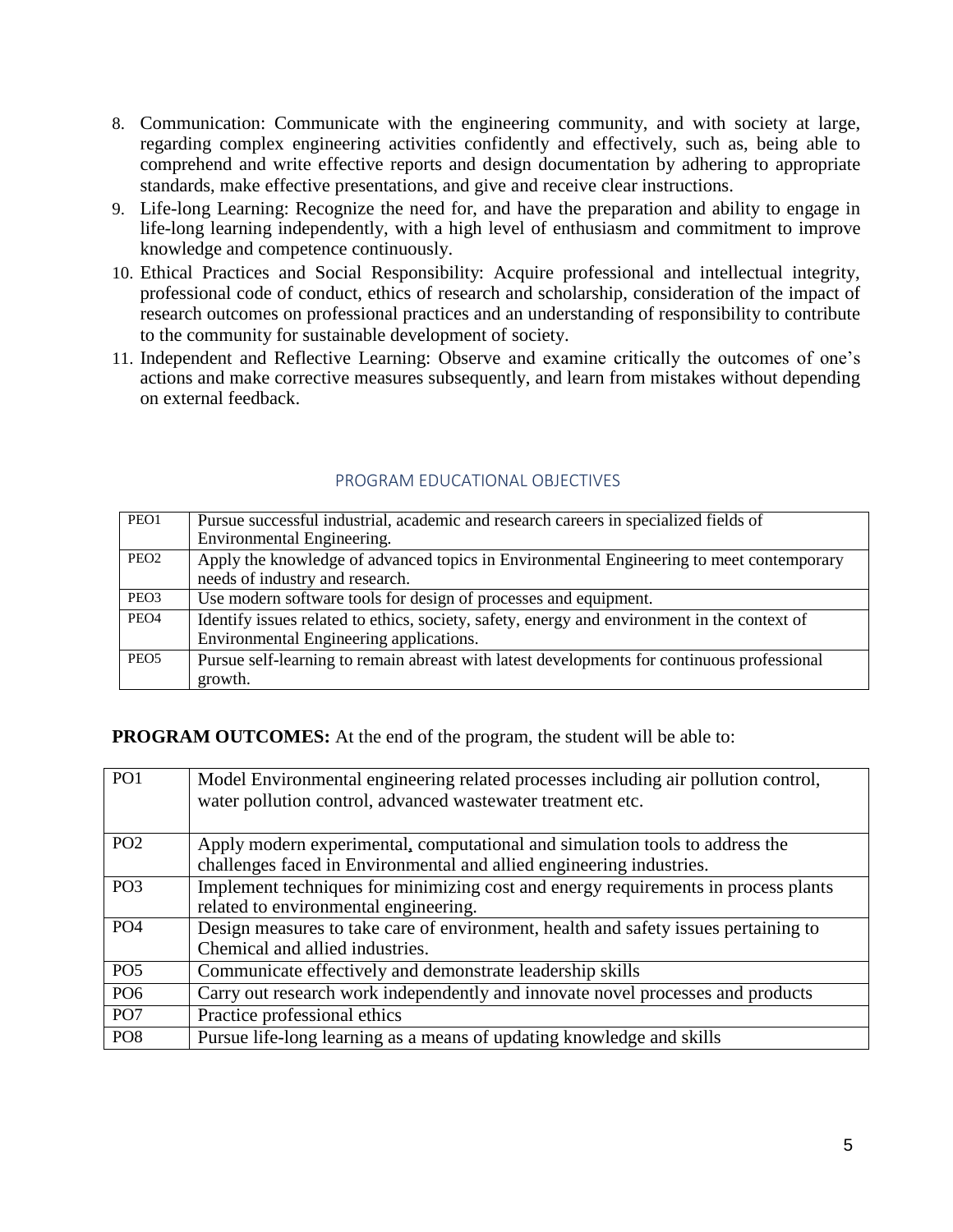# **M. Tech. Environmental Engineering Course Structure (Credit based Program)**

| <b>Semester</b> |                                            |                        |                  |   |    |
|-----------------|--------------------------------------------|------------------------|------------------|---|----|
| <b>Course</b>   |                                            | <b>Teaching Scheme</b> | <b>Credits</b>   |   |    |
| Code            |                                            |                        | (Hours per week) |   |    |
|                 |                                            | L                      | T                | P |    |
| <b>MEN 101</b>  | <b>Environmental Management</b>            | 3                      |                  |   |    |
| <b>MEN 102</b>  | <b>Industrial Pollution Control: Water</b> | 3                      |                  |   |    |
| <b>MEN 103</b>  | <b>Industrial Pollution Control: Air</b>   | 3                      |                  |   |    |
| <b>MEN 104</b>  | <b>Environmental Chemistry</b>             | 3                      |                  |   |    |
| <b>MEN 105</b>  | Elective I                                 | 3                      |                  |   |    |
| <b>MEN 106</b>  | <b>Communication Skills</b>                | 2                      |                  |   |    |
| <b>MEN 107</b>  | <b>Environmental Monitoring laboratory</b> |                        |                  | 2 |    |
|                 | <b>Total</b>                               | 17                     | 3                | າ | 21 |

L: Lecture, T: Tutorial, P: Practical

List of Elective Courses

Elective I: A. Bioinformatics B. Process Engineering Principles C. Enzyme Engineering D. Accident Prevention and Safety

## **2 nd Semester**

| <b>Course</b><br>Code | <b>Name of the Course</b>                | <b>Teaching Scheme</b><br>(Hours per week) | <b>Credits</b>           |    |
|-----------------------|------------------------------------------|--------------------------------------------|--------------------------|----|
|                       |                                          |                                            | P                        |    |
| <b>MEN 201</b>        | <b>Wastewater Treatment Plant Design</b> | 3                                          | $\overline{\phantom{0}}$ |    |
| <b>MEN 202</b>        | <b>Advanced Wastewater Treatment</b>     | 3                                          |                          |    |
| <b>MEN 203</b>        | <b>Energy Conversion and Environment</b> | 3                                          |                          | 3  |
| <b>MEN 204</b>        | Air Pollution Control Equipment Design   | 3                                          |                          |    |
| <b>MEN 205</b>        | Seminar                                  |                                            | $\overline{4}$           |    |
| <b>MEN 206</b>        | Open Elective**                          | 3                                          |                          | 3  |
| <b>MEN 207</b>        | Mini Project                             |                                            | 4                        |    |
|                       | <b>Total</b>                             | 15                                         | 8                        | 20 |

L: Lecture, T: Tutorial, P: Practical

\*\*- **Research Methodolgy, Syllabus as prepared by the department offering the course**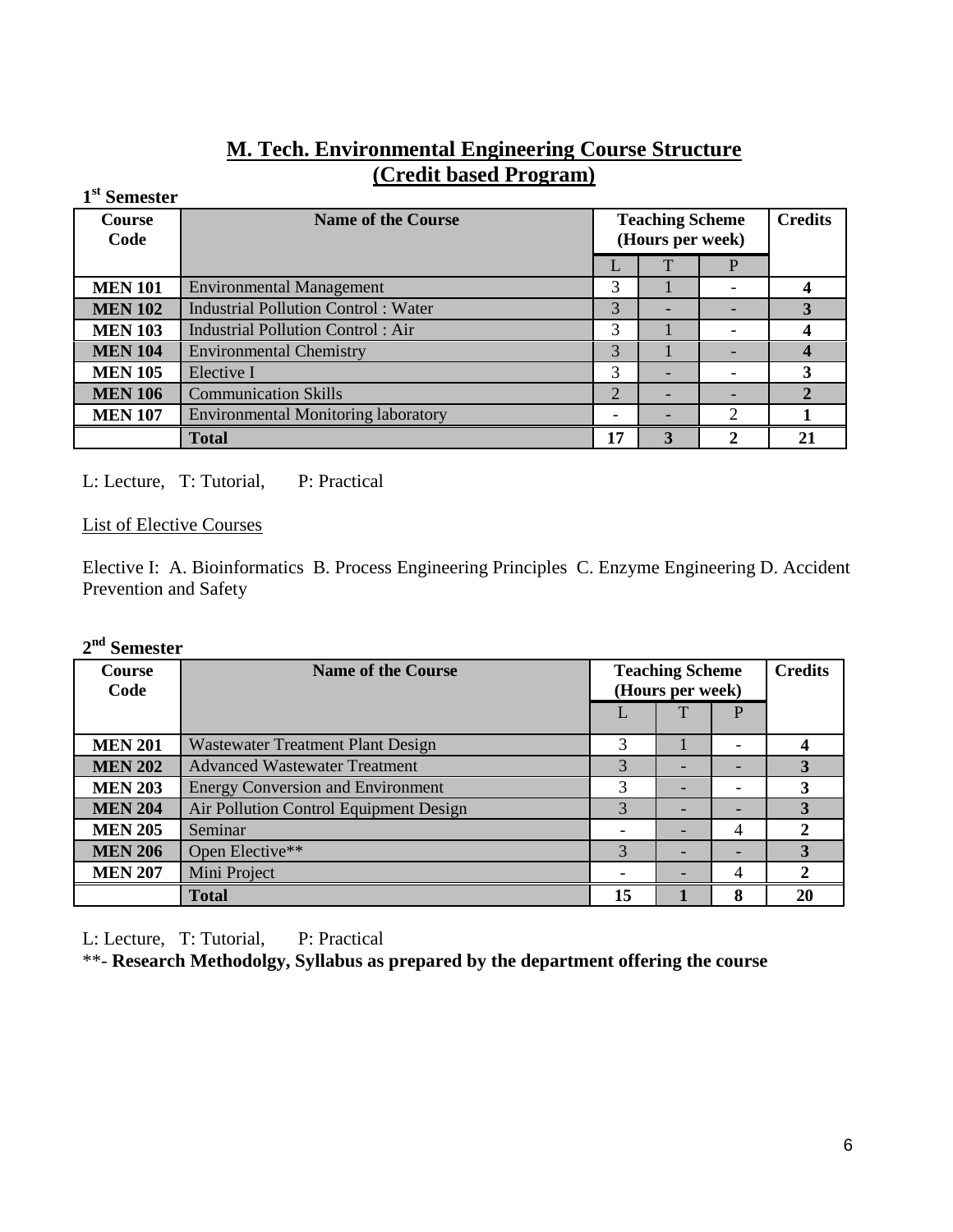## **3 rd Semester**

| <b>Course Code</b> | <b>Name of the Course</b>                                            | <b>Teaching Scheme</b><br>(Hours per week) | <b>Credits</b> |  |  |
|--------------------|----------------------------------------------------------------------|--------------------------------------------|----------------|--|--|
|                    |                                                                      | ፐ                                          |                |  |  |
| <b>MEN 301</b>     | Project Management and Intellectual<br>Property Rights (Self Study)* |                                            |                |  |  |
| <b>MEN 302</b>     | Project Work (Stage -I)                                              |                                            |                |  |  |
|                    | <b>Total</b>                                                         |                                            |                |  |  |

\*Evaluation at the end of semester.

## **4 th Semester**

| Course<br>Code | <b>Name of the Course</b>        | <b>Teaching Scheme (Hours)</b><br>per week) | <b>Credits</b> |    |
|----------------|----------------------------------|---------------------------------------------|----------------|----|
|                |                                  | $\mathbf{r}$                                |                |    |
| <b>MEN 401</b> | <b>Project Work (Stage – II)</b> | -                                           |                | 20 |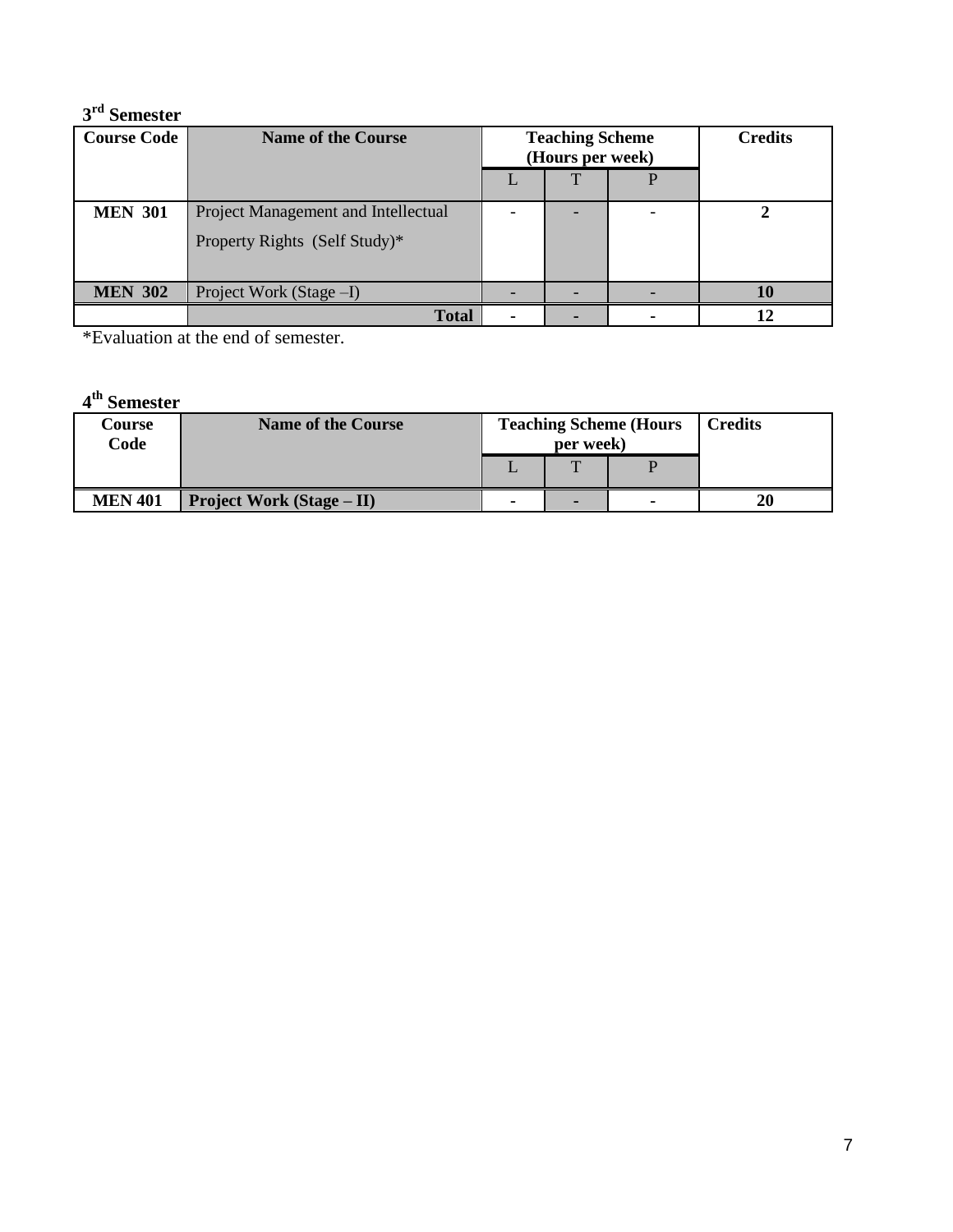## **MEN 101 Environmental Management**

Pre-requisites: **None**

**Course Outcomes:** At the end of the course, the student will be able to:

| $\overline{CO1}$ | Understand the analogous Environmental quality criteria and standards significant sources of<br>water and air Pollution            |
|------------------|------------------------------------------------------------------------------------------------------------------------------------|
| CO <sub>2</sub>  | Students should learn to apply the Environmental Engineering concepts to control and management<br>of various types of pollutants. |
| CO <sub>3</sub>  | Understand the Economic evaluation of Environmental management programs                                                            |
| CO <sub>4</sub>  | Students should learn to control significance of solid and hazardous wastes                                                        |

#### Mapping of course outcomes with program outcomes

|                 | PO <sub>1</sub> | PO2 | P <sub>03</sub> | $PO4$ $PO5$ | <b>PO6</b> | P <sub>07</sub> | PO <sub>8</sub> |
|-----------------|-----------------|-----|-----------------|-------------|------------|-----------------|-----------------|
| CO <sub>1</sub> |                 |     |                 |             |            |                 |                 |
| CO <sub>2</sub> |                 |     |                 |             |            |                 |                 |
| CO <sub>3</sub> |                 |     |                 |             |            |                 |                 |
| CO <sub>4</sub> |                 |     |                 |             |            |                 |                 |

Unit 1

Methodology of Environmental management Review of National and International protocols.

### Unit 2

Environmental quality criteria and standards significant sources of water and air Pollution and indices of Environmental quality – Survey and hot spot identification, preparation of management plan – Case studies of major river basin and metropolitan air quality improvement plans.

## Unit 3

Noise control significance of solid and hazardous wastes, pesticide residuals and banned chemicals.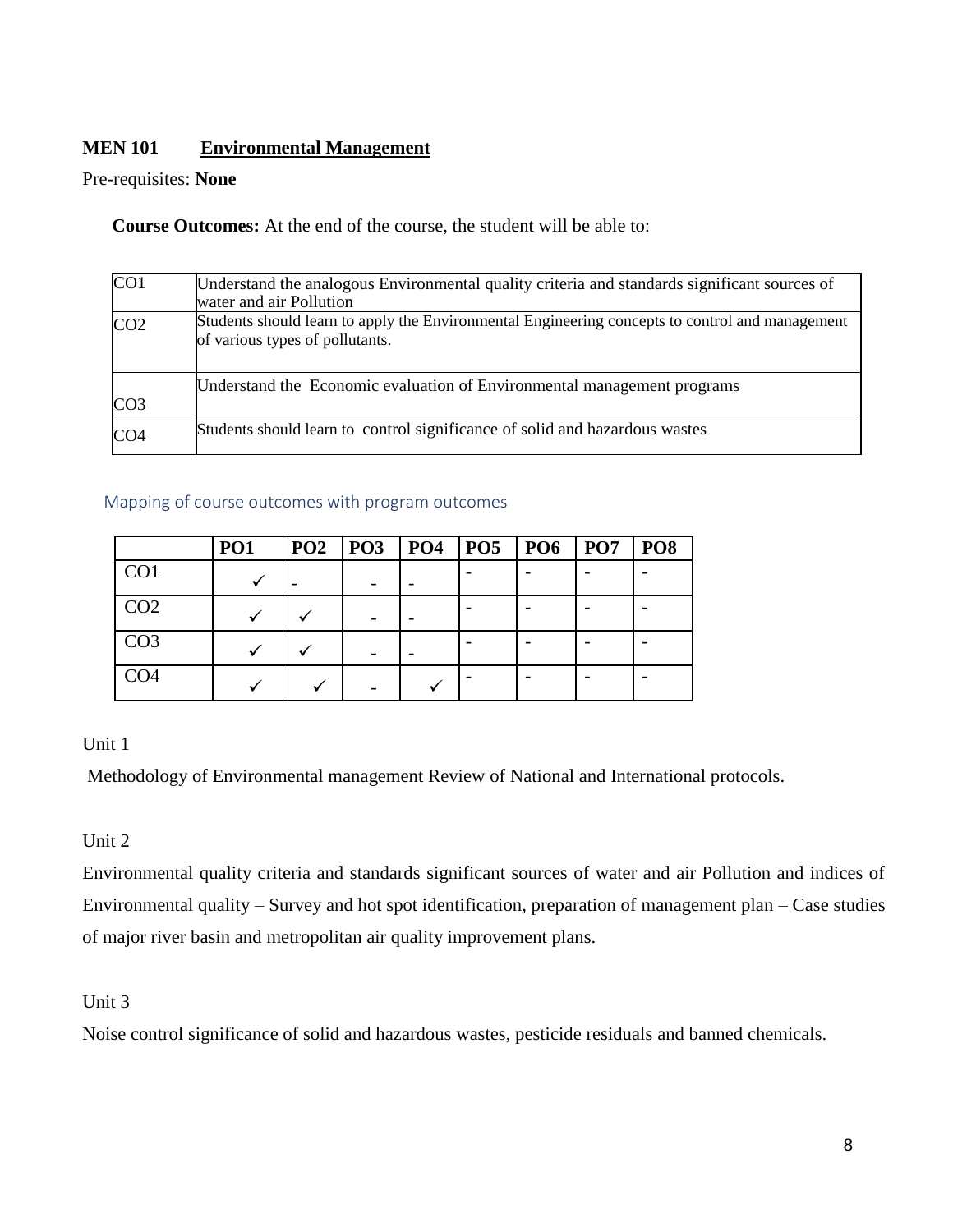Unit 4

Economic evaluation of Environmental management programs – Economic incentives and disincentives as instruments for Environmental management – Tax, subsides, fee, tradable permits.

Units 5&6

Policies on Management of Forests, Coastal Zones and Land use planning.

### **Text / References:**

A. Osencranz, S. Divan, M. L. Noble : Environmental law and policy in India Cases, Materials and Statues, Tripathi Pvt Ltd., Bombay, 1992.

S. Musharraf : Legal aspect of Environmental Pollution and its management. C. B. S. Publishers, Delhi 1992.

W. J. Banmol and W. E. Dates : The Theory of Environmental Policy – Cambridge University Press, 1988.

## **MEN 102 Industrial Pollution Control – Water**

Pre-requisites: **None**

**Course Outcomes:** At the end of the course, the student will be able to:

| CO <sub>1</sub> | Understand the Industrial was tewater characterization                |
|-----------------|-----------------------------------------------------------------------|
| CO <sub>2</sub> | Understand chemical oxidation, sludge dewatering and disposal methods |
|                 | Understand method of Control of pollutants                            |
| CO <sub>3</sub> |                                                                       |
| CO <sub>4</sub> | Understand Control of water, Pollution from organic chemicals         |

#### Mapping of course outcomes with program outcomes

|                 | <b>PO1</b> | PO2 | PO3 | P <sub>O4</sub> | PO5 | PO6   PO7 | PO <sub>8</sub> |
|-----------------|------------|-----|-----|-----------------|-----|-----------|-----------------|
| CO1             |            |     |     |                 |     |           |                 |
| CO <sub>2</sub> |            |     |     |                 |     |           |                 |
| CO <sub>3</sub> |            |     |     |                 |     |           |                 |
| CO <sub>4</sub> |            |     |     |                 |     |           |                 |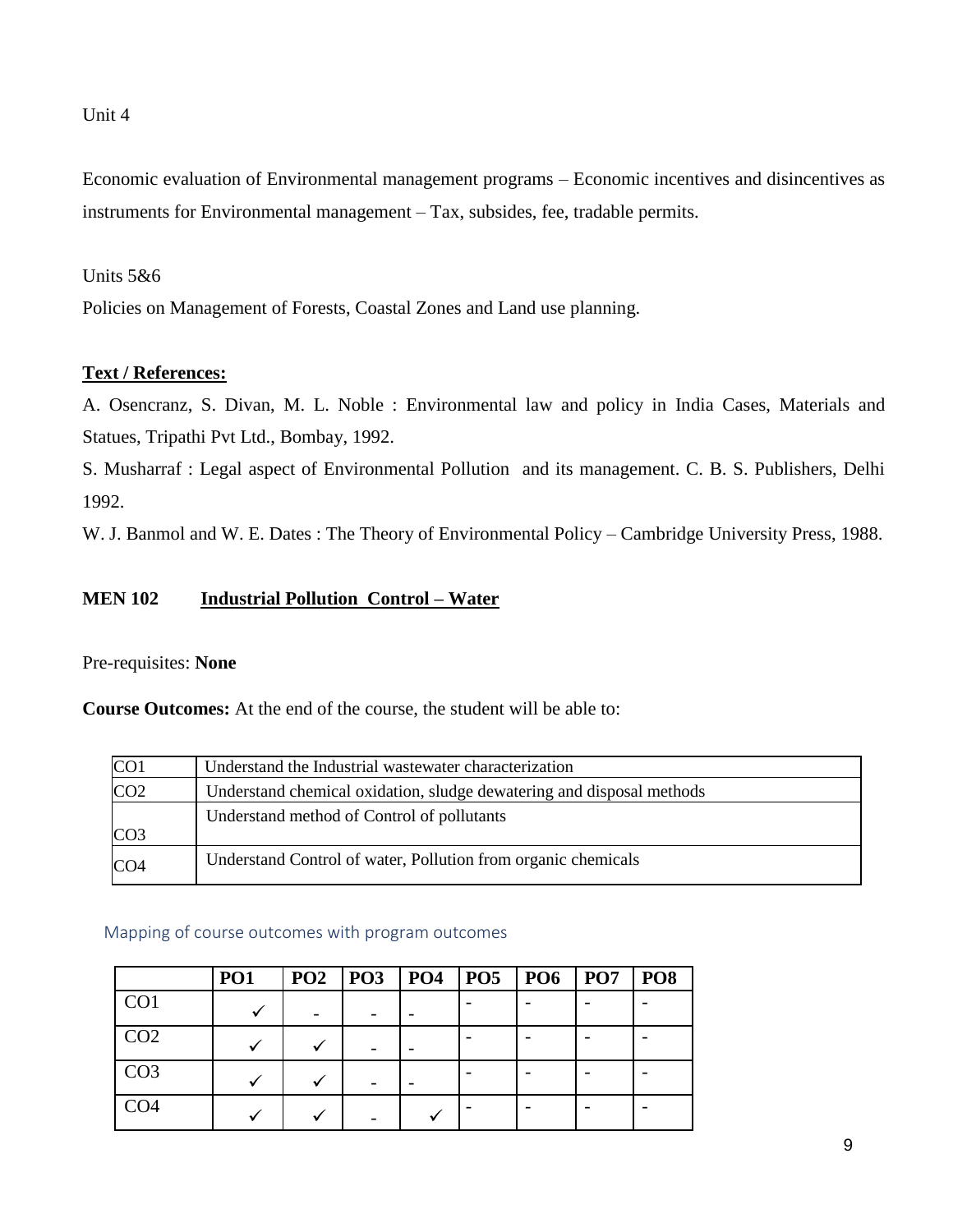Units 1

Industrial wastewater characterization,

 $\overline{U}$ nit  $\overline{2}$ 

Treat ability studies – Segregation, battery limit treatment – Pretreatment standards.

Units 3

Control of pollutants – Coagulation, sedimentation, thickening, precipitation, biological oxidation biomethanation, adsorption, ion exchange, membrane separation,

Unit 4

chemical oxidation, sludge dewatering and disposal methods.

Units 5&6

Control of water, Pollution from organic chemicals, refinery, petrochemical, distillery, pulp and paper, textile, fertilizer, tanneries, food and pharmaceutical industries, coke ovens and steel plants.

## **Text / References:**

W. W. Eckenfelder: Industrial Pollution Control, McGraw Hill Int. Edition, 1990.

Metcalf and Eddy: Wastewater Engineering and treatment, Disposal and Reuse, Inc. Third Edition McGraw Hill, 1991

Central Pollution Control Board, India: Comprehensive Industry Document Series.

COINDS / 3 /1980 – 81, COINDS / 8/ 1980 – 81,

COINDS / 10 / 80 / 81, COINDS /24, 25 / 85.

COINDS / 27/ 89, COINDS / 36/89,

COINDS / 35/92, COINDS / 36/91.

COINDS / 38/92.

## **MEN 103 Industrial Pollution Control – Air**

Pre-requisites: **None**

**Course Outcomes:** At the end of the course, the student will be able to:

| <b>CO</b> | Understand the Air Quality and emission standards |
|-----------|---------------------------------------------------|
|           |                                                   |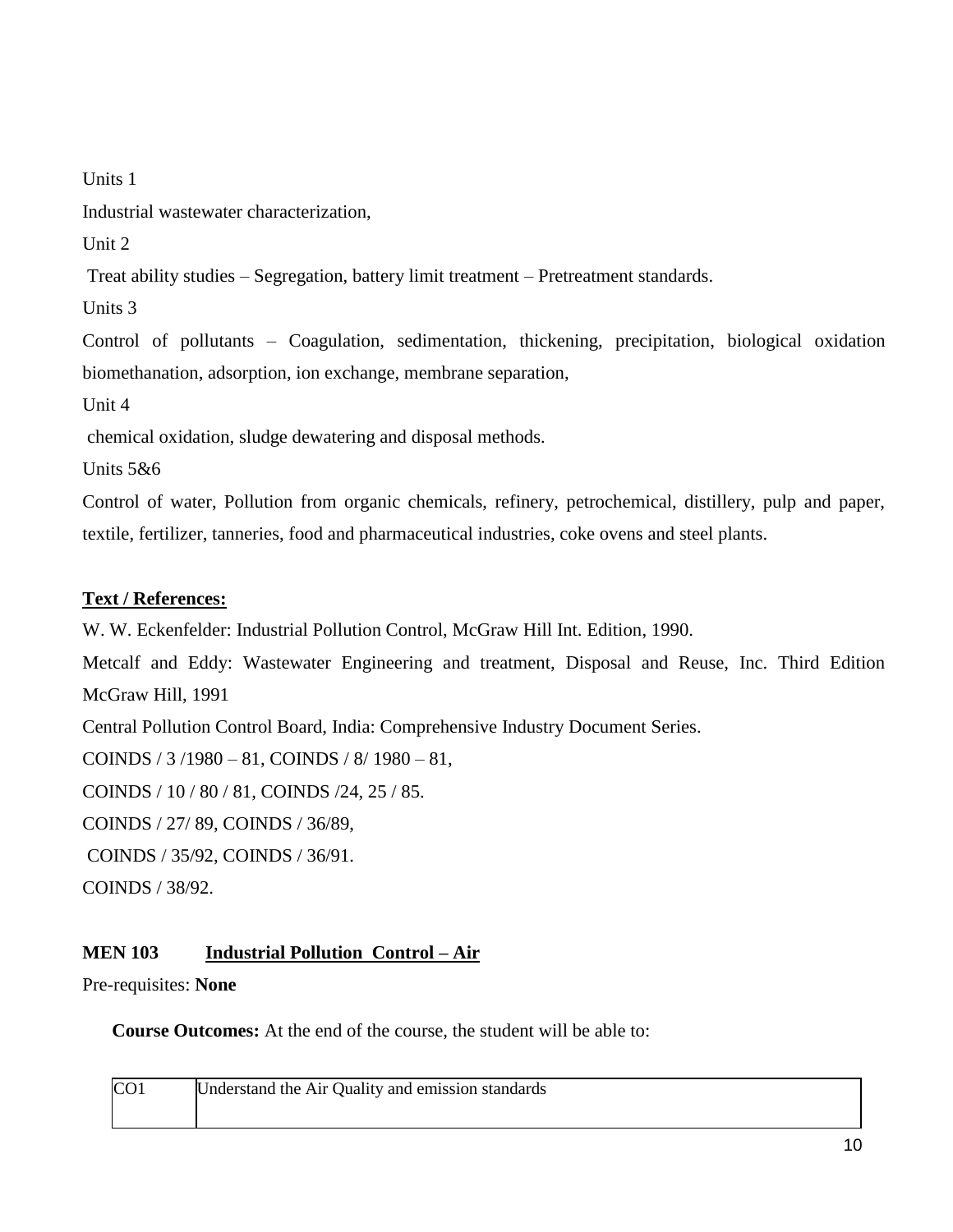| CO <sub>2</sub>  | Understand the Sources and classification of air Pollutants.                |
|------------------|-----------------------------------------------------------------------------|
| ICO <sub>3</sub> | Understand the Source and control of air Pollution from selected industries |
| ICO <sub>4</sub> | Understand the Air Pollution control system                                 |

### Mapping of course outcomes with program outcomes

|                 | <b>PO1</b> | PO <sub>2</sub> | P <sub>03</sub> | P <sub>04</sub> | PO5 | PO <sub>6</sub> | <b>PO7</b> | PO <sub>8</sub> |
|-----------------|------------|-----------------|-----------------|-----------------|-----|-----------------|------------|-----------------|
| CO <sub>1</sub> |            |                 |                 |                 |     |                 |            |                 |
| CO <sub>2</sub> |            |                 |                 |                 |     |                 |            |                 |
| CO <sub>3</sub> |            |                 |                 |                 |     |                 |            |                 |
| CO <sub>4</sub> |            |                 |                 |                 |     |                 |            |                 |

## Units 1

Air Quality and emission standards

Sources and classification of air Pollutants.

Unit 2

Nature and characteristics of gaseous and particulate pollutants.

Units 3

Control of Gaseous emission by absorption, adsorption, condensation, chemical transformation and combustion methods.

Unit 4

Control of particulate emission by mechanical connectors, bag filter, electrostatic precipitators and wet scrubbers.

Units 5

Source and control of air Pollution from selected industries – fertilizer, cement, paper, refinery, mineral and metallurgical processes etc.

Unit 6

Air Pollution control system.

## **Text / References:**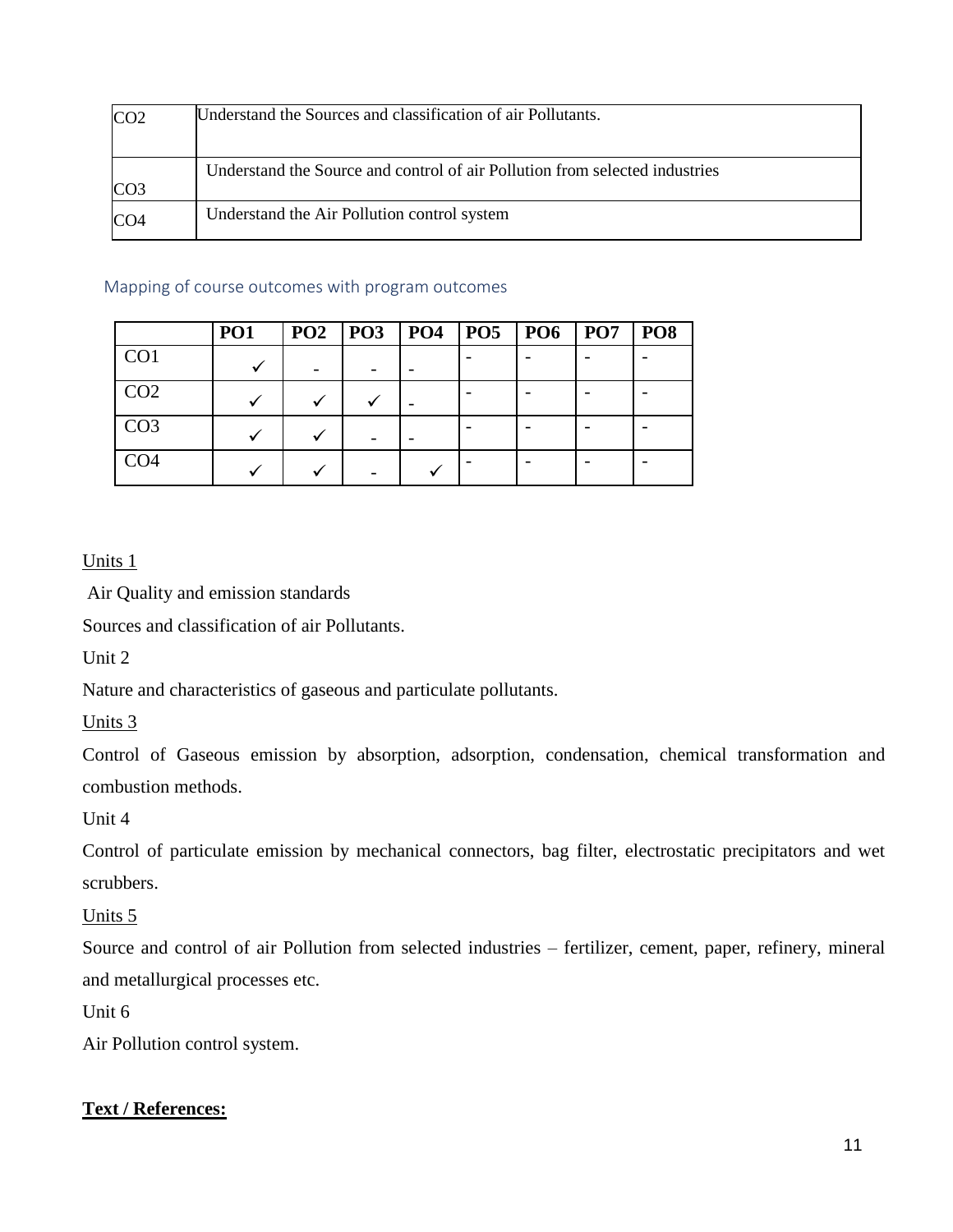- H. E. Hesketh: Air Pollution control Second Ed., Ann Arbor Science, 1992.
- S. Calvert and H. M. Englund: Handbook of Air Pollution Engineering, John Wiley, 1984.
- A. J. Buonicore and W. T. Davis: Air Pollution Engineering manual, Van Nostrand, 1993.
- M. N. Rao and H. V. N. Rao: Air Pollution, Tata McGraw Hill, 1989.

### **MEN 104 Environmental Chemistry**

Pre-requisites: **None**

**Course Outcomes:** At the end of the course, the student will be able to:

| CO <sub>1</sub> | Understand the Environmental Chemistry of water, water pollution, water treatment |
|-----------------|-----------------------------------------------------------------------------------|
| CO <sub>2</sub> | Understand the Soil Chemistry                                                     |
| CO <sub>3</sub> | Understand the Toxicological Chemistry                                            |
| CO <sub>4</sub> | Understand the Basic concept of instrumental methods of pollutants analysis       |

#### Mapping of course outcomes with program outcomes

|                 | <b>PO1</b> | <b>PO2</b> | P <sub>03</sub> | P <sub>O4</sub> | PO5 | PO6 | PO <sub>7</sub> | PO <sub>8</sub> |
|-----------------|------------|------------|-----------------|-----------------|-----|-----|-----------------|-----------------|
| CO <sub>1</sub> | v          |            |                 |                 |     |     |                 |                 |
| CO <sub>2</sub> |            |            |                 |                 |     |     |                 |                 |
| CO <sub>3</sub> |            |            |                 |                 |     |     |                 |                 |
| CO <sub>4</sub> |            |            |                 |                 |     |     |                 |                 |

Unit 1

General Chemistry

Unit 2

Environmental Chemistry of water, water pollution, water treatment.

Unit 3

Geochemistry, Soil Chemistry, Atmospheric Chemistry, Inorganic and Organic air Pollutants,

Unit 4

Chemistry of hazardous substances, Toxicological Chemistry,

Unit 5&6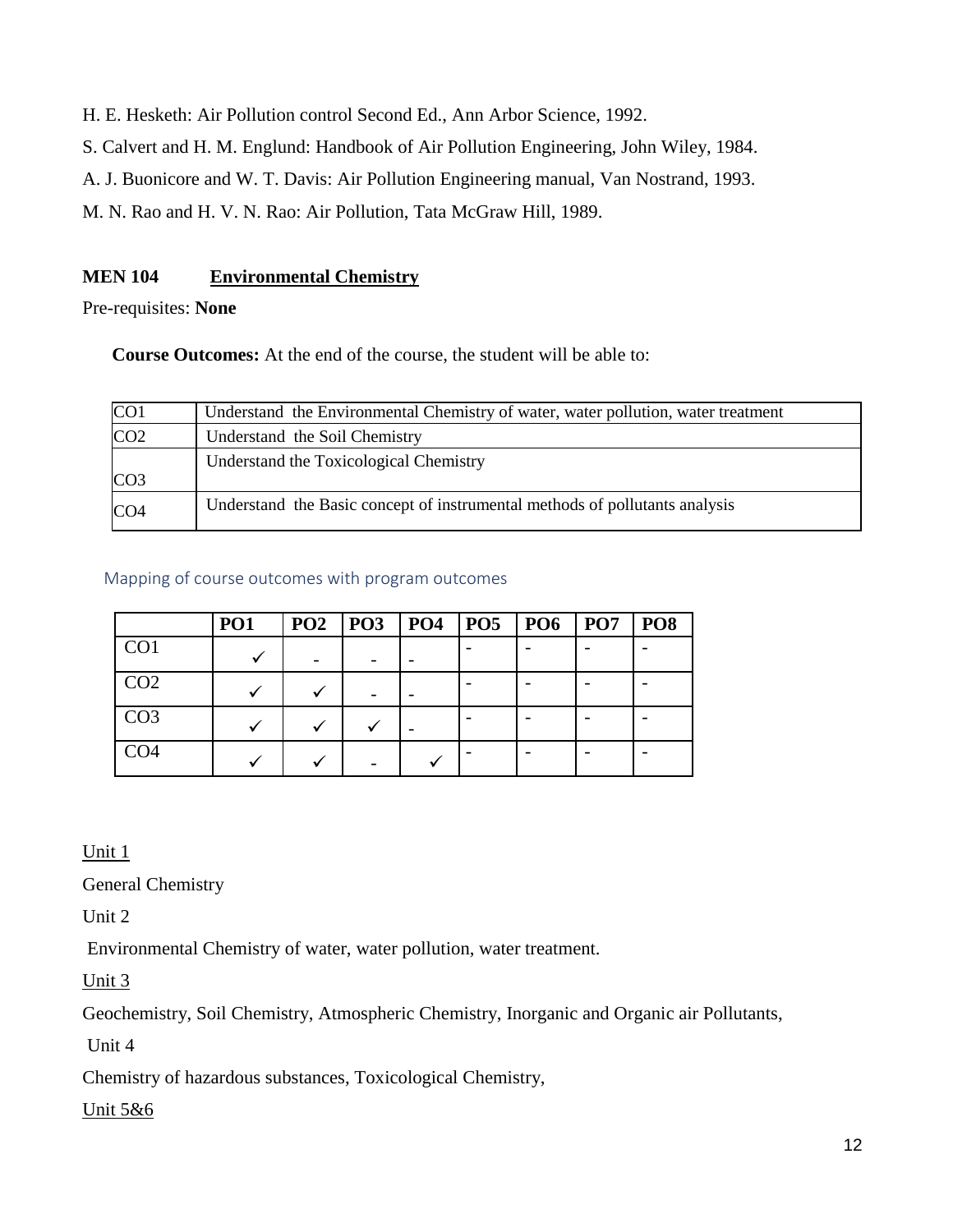Basic concept of instrumental methods of pollutants analysis such as Ion Selective Electrode, Atomic Absorption Spectrometry, Flame Photometry, Chromatography, Mercury Analyzer, Total Organic Carbon Analyzer.

### **Text / References:**

S. E. Mnahan: Fundamentals of Environmental Chemistry, Lewis Publisher, 1993.

C. N. Sawyer and P. L. McGraw Hill Book Co. 1978.

W. S. Stumm and J. J. Morgan: Aquatic Chemistry, Wiley- Interscience, 1971.

J. H. Seinfeld: Air Pollution McGraw Hill Book Co. 1986..

H. H. Willard, L. L. Merrit and J. A. Dean : Instrumental Methods of Analysis, Van Nostrand Reinhold, 1976.

## **MEN 105 Elective I**

### A) **Bioinformatics**

Pre-requisites: **None**

 **Course Outcomes:** At the end of the course, the student will be able to:

| CO <sub>1</sub> | They should be able to understand basic knowledge about enzyme technology.                                                                   |
|-----------------|----------------------------------------------------------------------------------------------------------------------------------------------|
| CO <sub>2</sub> | They should understand role of biotechnology in medical field and industrial genetics.                                                       |
| CO <sub>3</sub> | hey should know importance of biotechnology in agricultural, food and beverage indus-<br>tries, environment, energy and chemical industries. |
| CO <sub>4</sub> | They should understand to how to recover biological products.<br><b>Course Outcomes</b>                                                      |

### Mapping of course outcomes with program outcomes

|                 | <b>PO1</b> | PO <sub>2</sub> | P <sub>03</sub>          | $\overline{\phantom{a}}$ PO4 | <b>PO5</b> | P <sub>06</sub> | $ $ PO7 | PO <sub>8</sub> |
|-----------------|------------|-----------------|--------------------------|------------------------------|------------|-----------------|---------|-----------------|
| CO <sub>1</sub> |            |                 |                          |                              |            |                 |         |                 |
| CO <sub>2</sub> |            |                 |                          |                              |            |                 |         |                 |
| CO <sub>3</sub> |            |                 | $\overline{\phantom{0}}$ |                              |            |                 |         |                 |
| CO <sub>4</sub> |            |                 |                          |                              |            |                 |         |                 |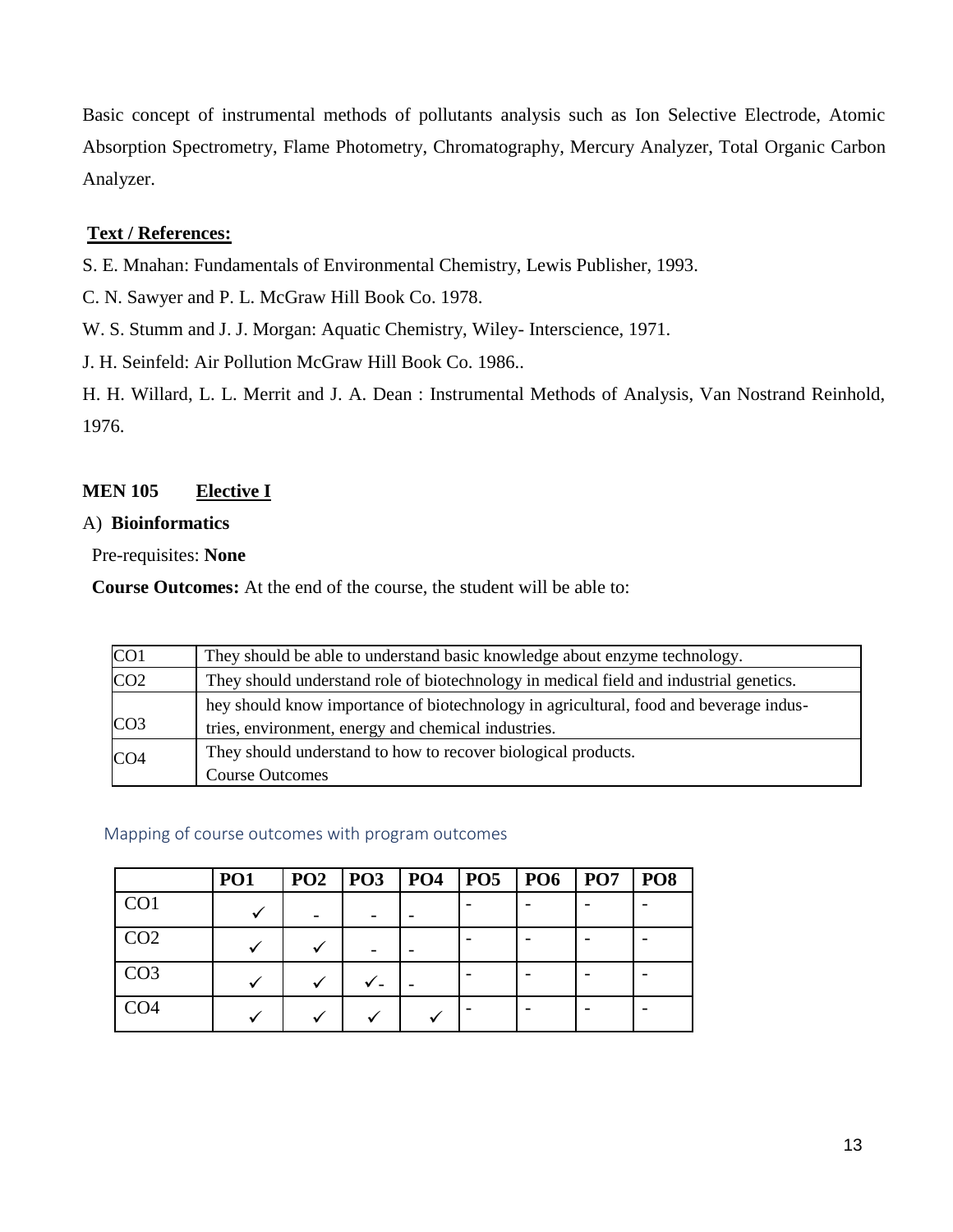## A) **Bioinformatics**

### Unit 1

Overview of bioinformatics, introduction to molecular biology, DNA, RNA, proteins, their structural profiles and properties

### Unit 2

Use of Linux operating system and Perl, understanding and using biological databases, alignment of pairs of sequences

## Unit 3

Tools of sequence alignment, alignment of multiple sequences, phylogenetic analysis

### Unit 4

Gene prediction methods, visualization and prediction of protein structure, gene mapping, gene expression

#### Unit 5 and 6

DNA micro arrays, proteomics, metabolic pathways, metabolic flux analysis, genetic networks, problem solving in bioinformatics.

#### **Books**

- 1) Krawetz and Womble, "Introduction to Bioinformatics : A Theoretical and practical approach"
- 2) Rastogi and Mendivatta, "Bioinformatics : Concepts, skills and applications"

### B) **Process Engineering Principles**

#### Pre-requisites: **None**

**Course Outcomes:** At the end of the course, the student will be able to:

| CO <sub>1</sub> | Students will demonstrate ability to design process equipments as heat exchanger, distil-<br>lation column, high pressure vessels.                                                                                                                          |
|-----------------|-------------------------------------------------------------------------------------------------------------------------------------------------------------------------------------------------------------------------------------------------------------|
| CO2             | Students will learn engineering calculations                                                                                                                                                                                                                |
| CO <sub>3</sub> | To provide experience in the process of original chemical engineering design in the areas<br>of equipment design, process design and plant design through the process of formulating<br>a design solution to a perceived need and then executing the design |
| CO4             | Students will learn analogous mechanism of momentum Transport for steady and unsteady<br>flow.                                                                                                                                                              |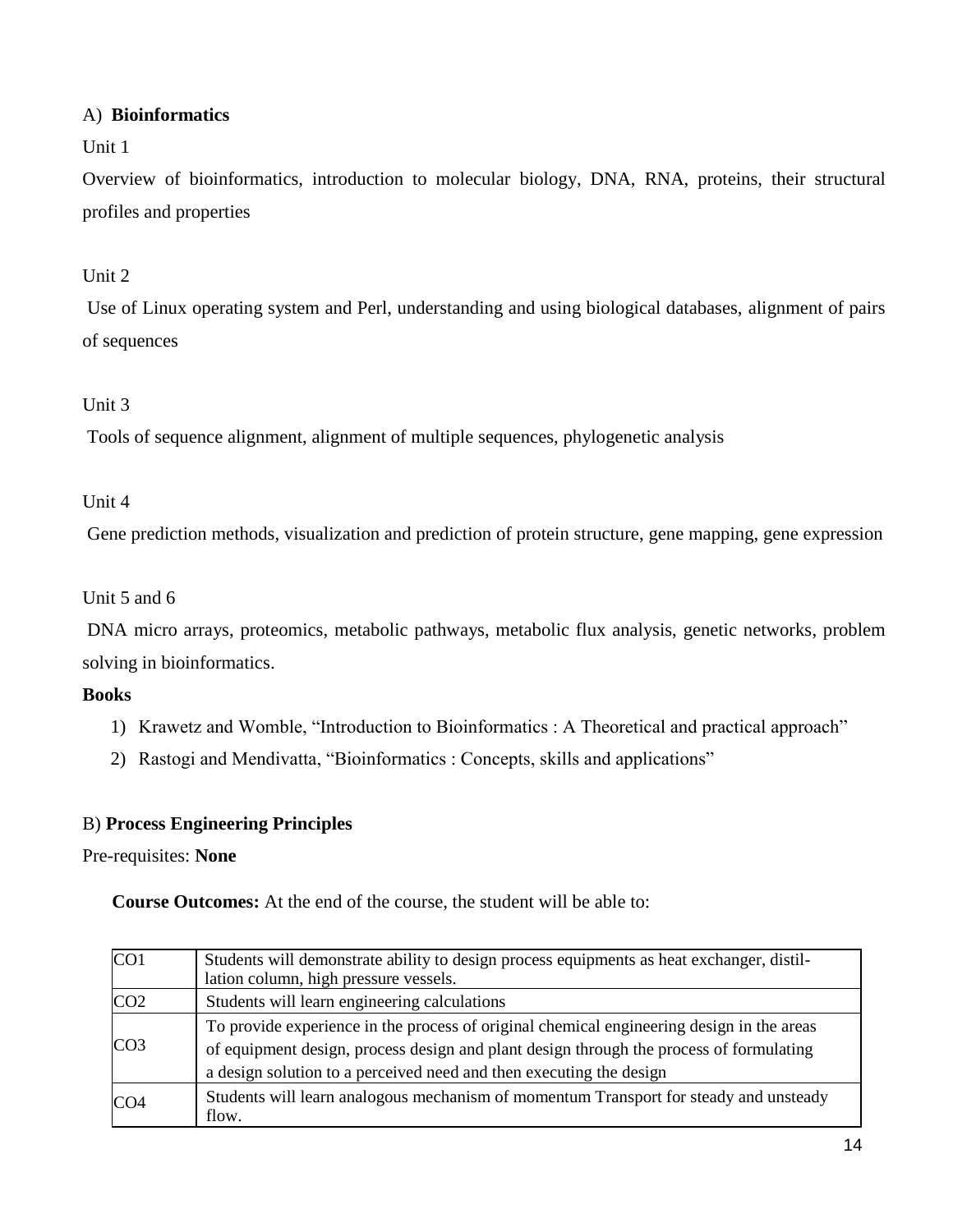|                 | <b>PO1</b> | <b>PO2</b> |  | PO3 PO4 PO5 PO6 | <b>PO7</b> | PO <sub>8</sub> |
|-----------------|------------|------------|--|-----------------|------------|-----------------|
| CO <sub>1</sub> |            |            |  |                 |            |                 |
| CO <sub>2</sub> |            |            |  |                 |            |                 |
| CO <sub>3</sub> |            |            |  |                 |            |                 |
| CO <sub>4</sub> |            |            |  |                 |            |                 |

#### Mapping of course outcomes with program outcomes

#### Unit 1

Brief overview of fundamentals of chemical engineering - concepts of unit operation & unit processes

#### Unit 2

Introduction to engineering calculations; variables, their dimensions and units

Unit 3 and 4

Dimensionally homogenous and Non-homogenous equations; standard conditions and ideal gases; Physical and chemical property data; Basics of Material and energy balances in a macroscopic view point.

### **Unit 5 and 6**

#### **Fluid mechanics :**

Fluids vs solids, Fluid statics and applications including manometer; Mass and energy balances in fluid flow, Bernoullis equation, its applications including pump work. Newton's law of viscosity, flow curves for Non-Newtonian fluids, Pressure drop due to skin friction, significance of friction factor and Reynold's number. Flow machinery, overview of valves and pumps.

#### **Text Books:**

- 1. "Unit operations of Chemical Engineering" 5th ed. by W L McCabe, J C Smith and P. Harriot Mc Graw-Hill (1993).
- 2. D.M. Himmelblau, "Basic Principles and Calculations in Chemical Engineering", 6th Edition Prentice Hall of India, 1997.
- 3. B. I. Bhat and S. M. Vora, "Stoichiometry" Tata McGraw-Hill, New Delhi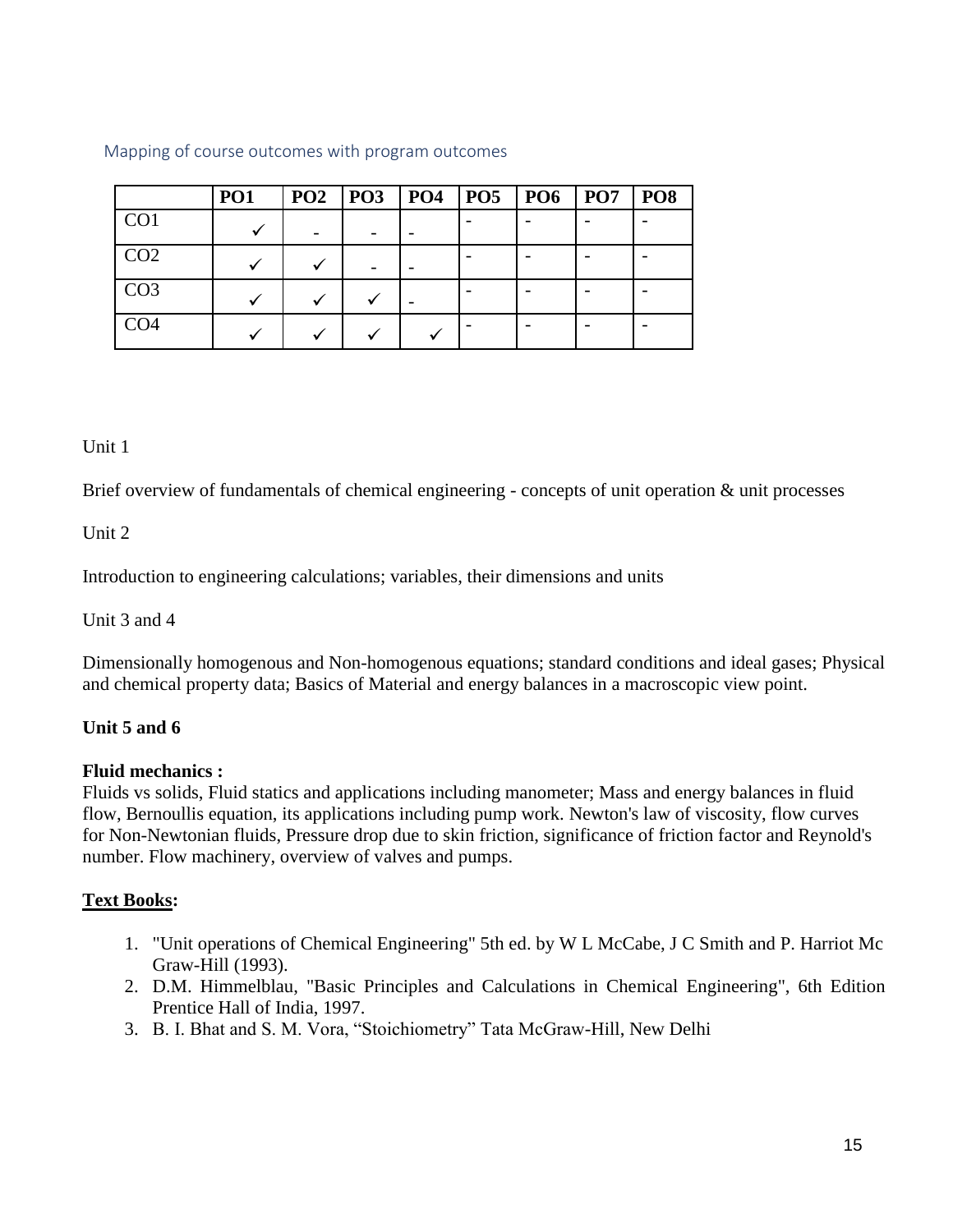# **C) Enzyme Engineering**

Pre-requisites: **None**

**Course Outcomes:** At the end of the course, the student will be able to:

| CO <sub>1</sub> | To learn the principles of bioprocessing for the design and development of processes involving<br>biocatalyst                                                            |
|-----------------|--------------------------------------------------------------------------------------------------------------------------------------------------------------------------|
| CO <sub>2</sub> | To study engineering principles in the development of products based on living cells or<br>subcomponents of such cells.                                                  |
| CO <sub>3</sub> | To learn and develop quantitative models and approaches related to bioprocesses like To learn<br>and develop quantitative models and approaches related to bioprocesses. |
| CO <sub>4</sub> | To learn mechanistic models for enzyme catalyzed reactions for large scale production<br>of bioproducts                                                                  |

### Mapping of course outcomes with program outcomes

|                 | <b>PO1</b> | <b>PO2</b> | $PO3$ $PO4$ | PO5 | PO6 | PO <sub>7</sub> | PO <sub>8</sub> |
|-----------------|------------|------------|-------------|-----|-----|-----------------|-----------------|
| CO <sub>1</sub> |            |            |             |     |     |                 |                 |
| CO <sub>2</sub> |            |            |             |     |     |                 |                 |
| CO <sub>3</sub> |            |            |             |     |     |                 |                 |
| CO <sub>4</sub> |            |            |             |     |     |                 |                 |

## **Unit 1**

**Enzymes :** Introduction, Free and immobilized enzymes: Applications in Industrial, Medical, Analytical, Chemical, Pharmaceutical and Food sectors.

# Unit 2

Enzyme isolation, purification and immobilization methods, Enzyme kinetics in free and immobilized enzymes: Michaelis-Menten kinetics, kinetics for reversible reactions.

# Unit 3

Effect of various types of inhibition, Evaluation of kinetic parameters, Micro environmental effects on enzyme kinetics, Enzyme deactivation.

# Unit 4

Design and Analysis of enzyme reactors: To learn and develop quantitative models and approaches related to bioprocessesUnit 5 and 6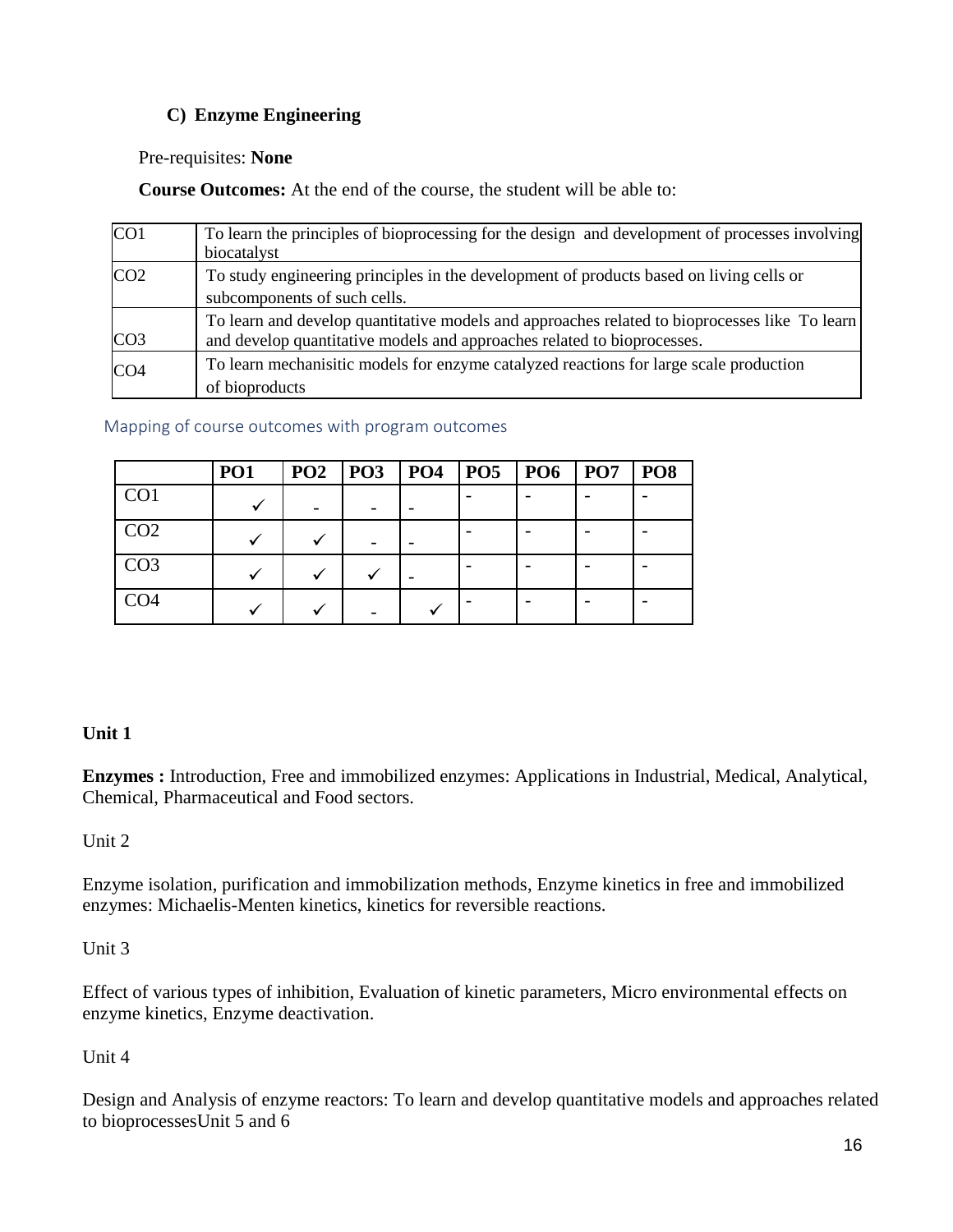Internal and external mass transfer effects in immobilized-enzyme reactors. Intra-particle diffusion and reaction, operational stability and optimization, general design considerations, Enzyme reactions in organic media.

### **Text Books:**

- 1. "Biochemical Engineering" by James M. Lee , Prentice Hall (1992).
- 2. "Priciples of Biochemistry" by A.Lehninger (1987).
- 3. "Design and Analysis of immobilized Enzyme Flow Reactors" by W.R.Vieth et al.

### **D) Accident Prevention and Safety**

Pre-requisites: **None**

**Course Outcomes:** At the end of the course, the student will be able to:

| CO <sub>1</sub> | To study Engineering ethics, Accident and loss statistics                  |
|-----------------|----------------------------------------------------------------------------|
| CO <sub>2</sub> | To study government regulations , Identification, Evaluation               |
| CO <sub>3</sub> | To study The fire triangle. Distinction between fires and explosions       |
| CO <sub>4</sub> | To study various Hazards identification and Accident Prevention and Safety |
|                 |                                                                            |

### Mapping of course outcomes with program outcomes

|                 | PO <sub>1</sub> | <b>PO2</b> | P <sub>03</sub> | P <sub>O4</sub> | <b>PO5</b> | P <sub>06</sub> | P <sub>07</sub> | PO <sub>8</sub> |
|-----------------|-----------------|------------|-----------------|-----------------|------------|-----------------|-----------------|-----------------|
| CO <sub>1</sub> |                 |            | -               |                 |            |                 |                 |                 |
| CO <sub>2</sub> |                 |            |                 |                 |            |                 |                 |                 |
| CO <sub>3</sub> |                 |            |                 |                 |            |                 |                 |                 |
| CO <sub>4</sub> |                 |            |                 |                 |            |                 |                 |                 |

### **Unit 1**

**Introduction**: Safety program; Engineering ethics; Accident and loss statistics; Acceptable risk; Public perception; The nature of the accident process, The accident process; Three significant disasters.**Toxicology:** How toxicants enter biological organisms; How toxicants are eliminated from biological organisms; The effect of toxicants on biological organisms; Toxicological studies; Dose versus response; Models of dose: Response curves; Relative toxicity; Threshold limit values.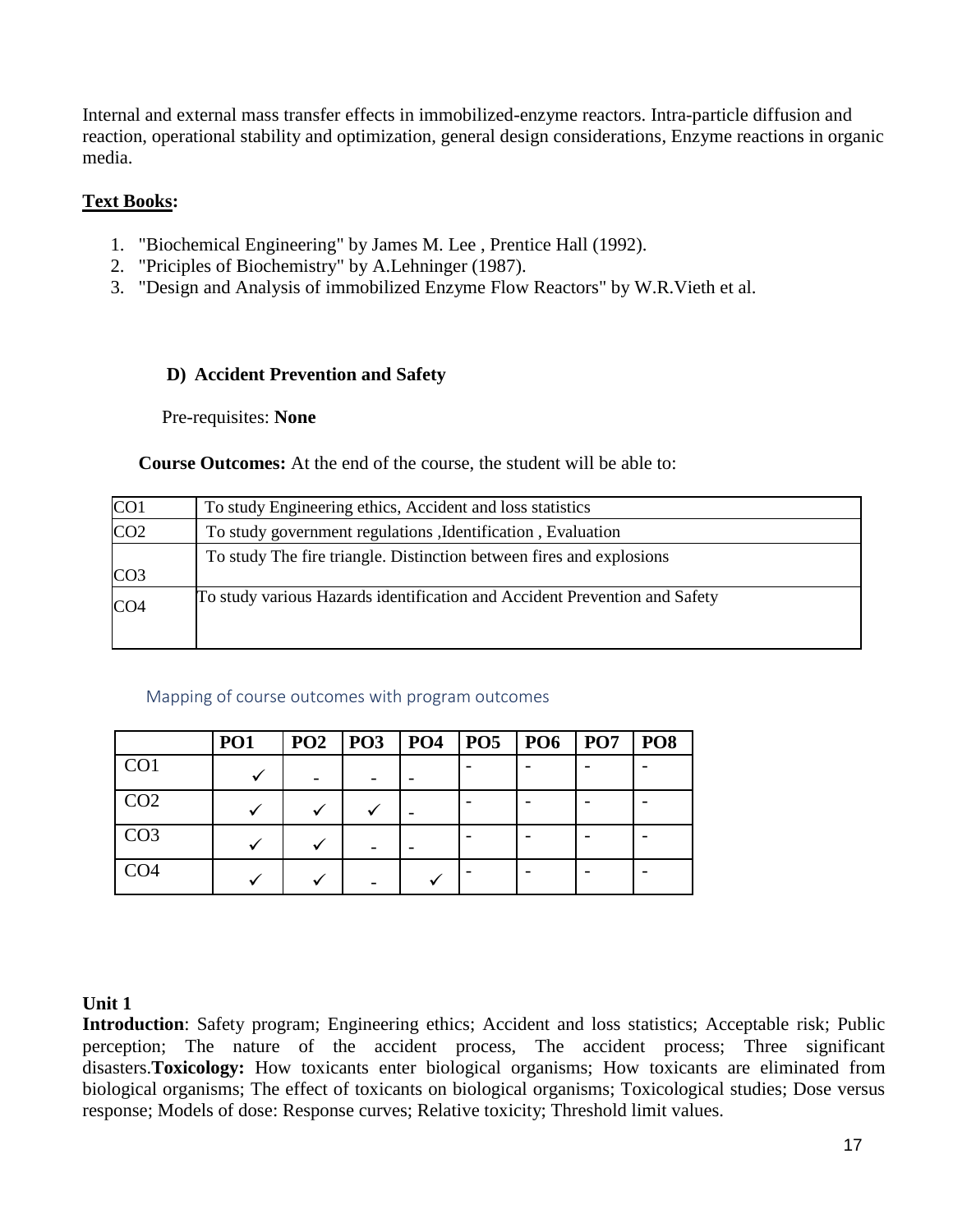## **Unit 2**

**Industrial hygiene:** Government regulations; Identification; Evaluation; Control.

**Source models:** Flow of liquid through a hole; Flow of liquid through a hole in a tank; Flow of liquids through pipes; Flow of vapors through holes; Flow of vapors through pipes; Flashing liquids.

## **Unit 3**

**Toxic release and dispersion models:** Design basis; Source models; Dispersion models; Pasquill – Gifford model; Effect of release momentum and buoyancy; Effect of buildings and structures; Release mitigation.**Fires and explosions:** The fire triangle; Distinction between fires and explosions; Definitions; Flammability characteristics of liquids and vapors; MOC and inerting; Ignition energy; Auto ignition; Auto oxidation; Adiabatic compression; Ignition sources; Sprays and mists; Explosions.

## **Unit 4**

**Designs to prevent fires and explosions:** Inerting: Explosion proof equipment and instruments; Ventilation; Sprinkler systems; Miscellaneous designs for preventing fires and explosions.**Introduction to relief's:** Relief concepts; Definitions; Location of reliefs; Relief types; Relief scenarios; Data for sizing reliefs; Relief systems.

## **Unit 5**

**Relief sizing**: Conventional spring operated reliefs in liquid; Conventional spring operated reliefs in vapor or gas service; Rupture disc relefs in liquid, vapor or gas service; Two phase low during runaway reactions- reliefs; Reliefs for thermal expansion of process.

**Hazards identification:** Process hazards checklists; Hazard surveys; HAZOP safety reviews **Risk assessment:** Review of probability theory; Event trees; Fault trees.

### **Unit 6**

Accident investigations: Leaving for accidents; Layered investigations; Investigation process; Investigation summary; Aids for diagnosis.

**Case histories:** Static electricity; System designs; Procedures.

## **TEXT BOOK**

D. A. Crowl and J.F. Louvar – Chemical Process Safety (Fundamentals with Applications), Prentice Hall (1990)

### **REFERENCE BOOKS:**

- 1. H.H. Fawcett and W.S. Wood Safety and Accident prevention in Chemical Operations, 2<sup>nd</sup> Edition, John Wiley &Sons, New York, 1982.
- 2. Coulson & Richardson's Chemical Engineering Vol. 6 R.K. Sinnott, Butterworth Heinmann Ltd., 1996.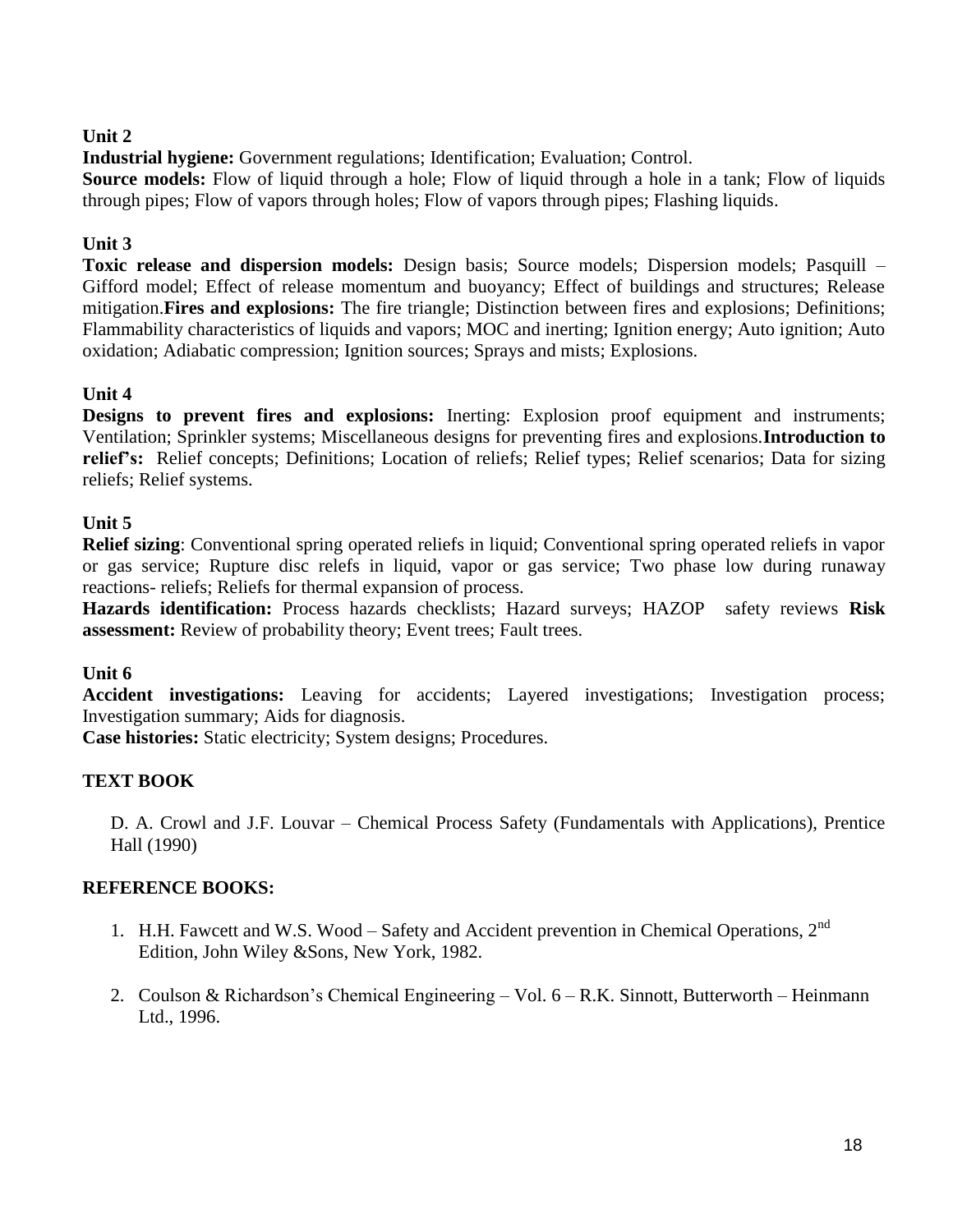#### **MEN 106 Communication Skills**

Pre-requisites: **None**

**Course Outcomes:** At the end of the course, the student will be able to:

| CO <sub>1</sub> | The graduates are expected to possess ability to function on multi disciplinary teams.                                                         |
|-----------------|------------------------------------------------------------------------------------------------------------------------------------------------|
| CO <sub>2</sub> | The graduates are expected to have an understanding of professional and ethical respon-<br>sibility.                                           |
| CO <sub>3</sub> | The graduates are expected to engage themselves in lifelong learning.                                                                          |
| CO <sub>4</sub> | The graduates are expected to posses ability to use the techniques, skills, and modern<br>engineering tools necessary for engineering practice |

#### Mapping of course outcomes with program outcomes

|                 | <b>PO1</b> | PO <sub>2</sub> | PO3 | P <sub>O4</sub>          | POS | <b>PO6</b> | P <sub>07</sub> | PO <sub>8</sub> |
|-----------------|------------|-----------------|-----|--------------------------|-----|------------|-----------------|-----------------|
| CO <sub>1</sub> |            |                 |     | $\overline{\phantom{0}}$ |     |            |                 |                 |
| CO <sub>2</sub> |            |                 |     |                          |     |            |                 |                 |
| CO <sub>3</sub> |            |                 |     | $\overline{\phantom{0}}$ |     |            |                 |                 |
| CO <sub>4</sub> |            |                 |     |                          |     |            |                 |                 |

#### **Detailed Syllabus:**

**Unit 1:** English Language Enhancement: Verbs and tenses, Phrasal verbs, Synonyms, Antonyms, Homonyms - Descriptive Words, Combining Sentences, Business Idioms, Indianisms in English.

**Unit 2:** Art of Communication, Communication process- Non-verbal Communication- Effective Listening.

**Unit 3:** Interpersonal and Intra Personal Communication Skills- Self-Awareness- Self-Esteem and Confidence- Assertiveness and Confidence- Dealing with Emotions-Team Concept- Elements of Teamwork- Stages of Team Formation- Effective Team-Team Player Styles-Leadership.

**Unit 4:** Campus to Company- Dressing and Grooming- The Corporate Fit- Business Etiquette-Communication; media etiquette- Group Discussions, Interviews, and Presentation Skills.

**Unit 5:** Interview Handling skills- Effective Resume-- Common Interview Mistakes- Body-language-

**Unit 6:** Content Aid, Visual Aids- Entrepreneurial Skills Development.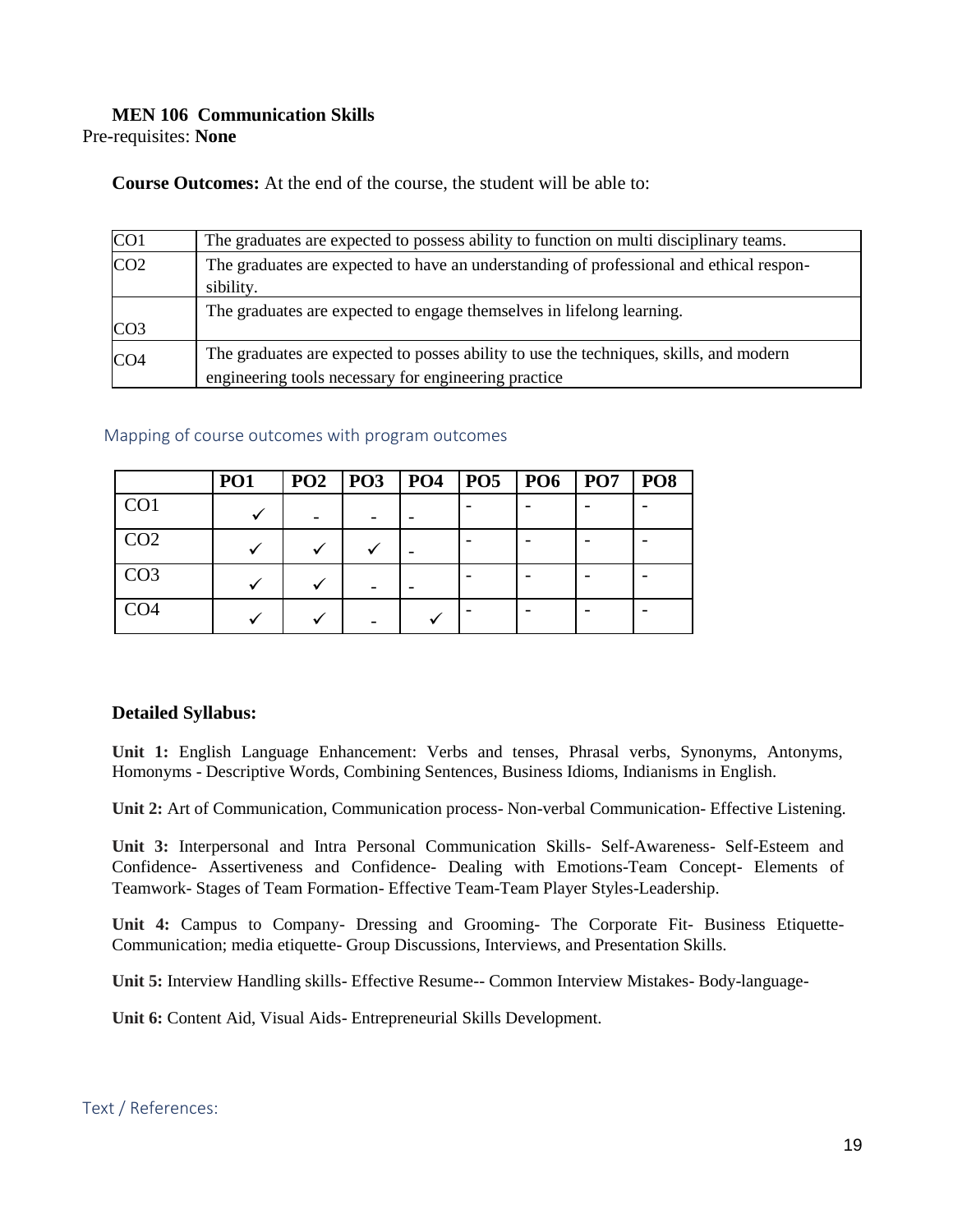- 1. Robert M.Sherfield, Developing Soft Skills, Montgomery and Moody 4<sup>th</sup> Ed. Pearson, 2009.
- 2. K. Alex, Soft Skills: Know Yourself & Know The world, S. Chand; 2009.
- 3. Robert Bramson, Coping with Difficult People, Dell, 2009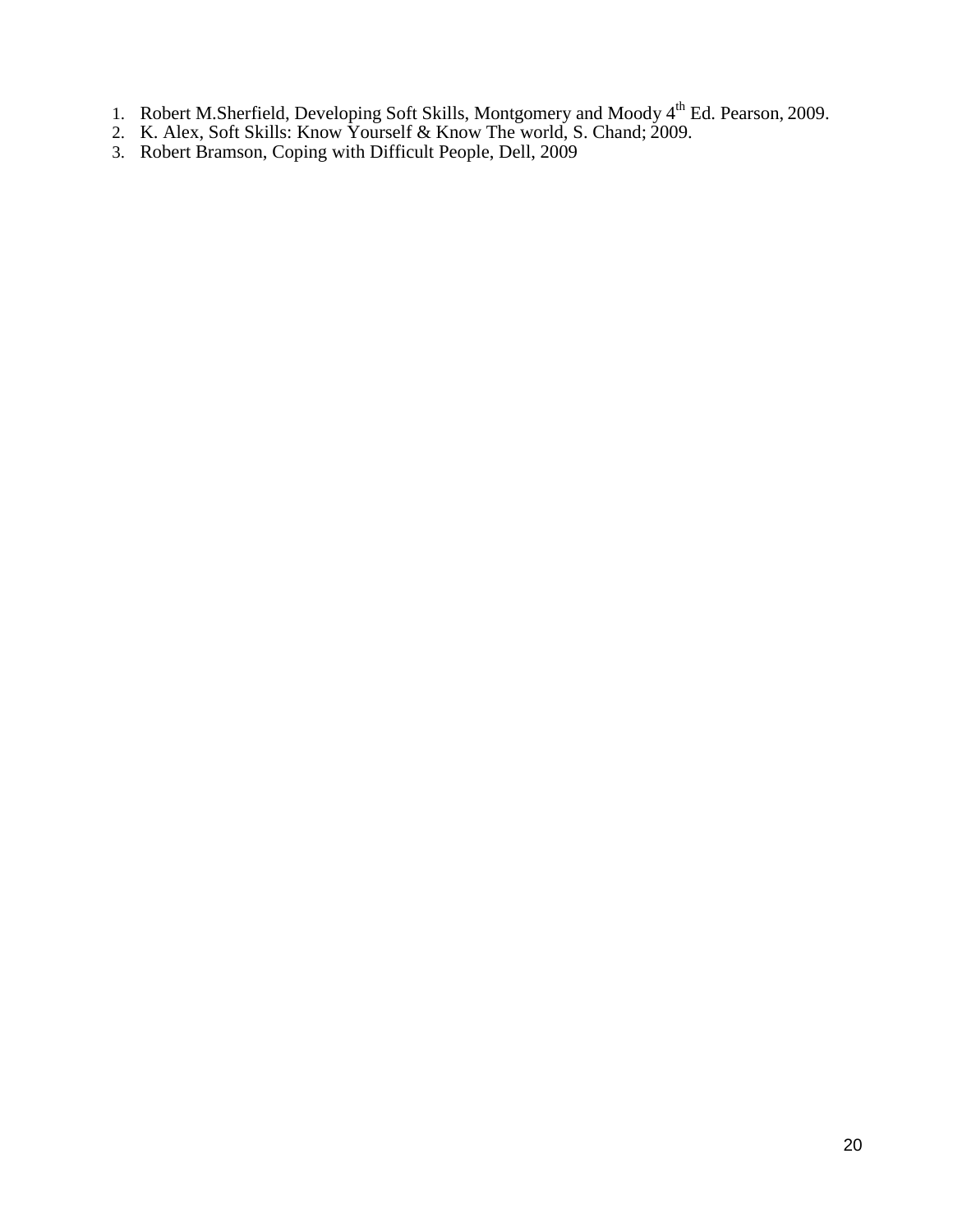#### **MEN 107 Environmental Monitoring Laboratory**

The experiments based on following topics will be covered.

- 1. Air Quality Monitoring: Ambient Monitoring Gases, Suspended particulate matter and its characterization, source Monitoring, stack Monitoring, and exhaust measurement. Noise Pollution Monitoring, Metrological data collection and analysis.
- 2. Water quality Monitoring: Mineral analysis, Demand analysis, Nutrient analysis, Metal analysis, Organic analysis.
- 3. Microbiological examination: Rapid detection method, Heterotrophic plate counts. Multiple tube fermentation technique, Membrane filters technique.

#### **Text / References:**

L. S. Clesceeri, A. E. Greenberg and R. R. Trussell: standard methods for the examination of water and wastewater, APHA Publishing,  $17<sup>th</sup>$  Ed. 1989.

H. H. Ramp and H. Krist: Laboratory Manual for the Examination of water, Wastewater and soil, VCH Publishers, 1989.

I. S. Codes: IS 5182, IS 11255, IS 8829, IS 3028.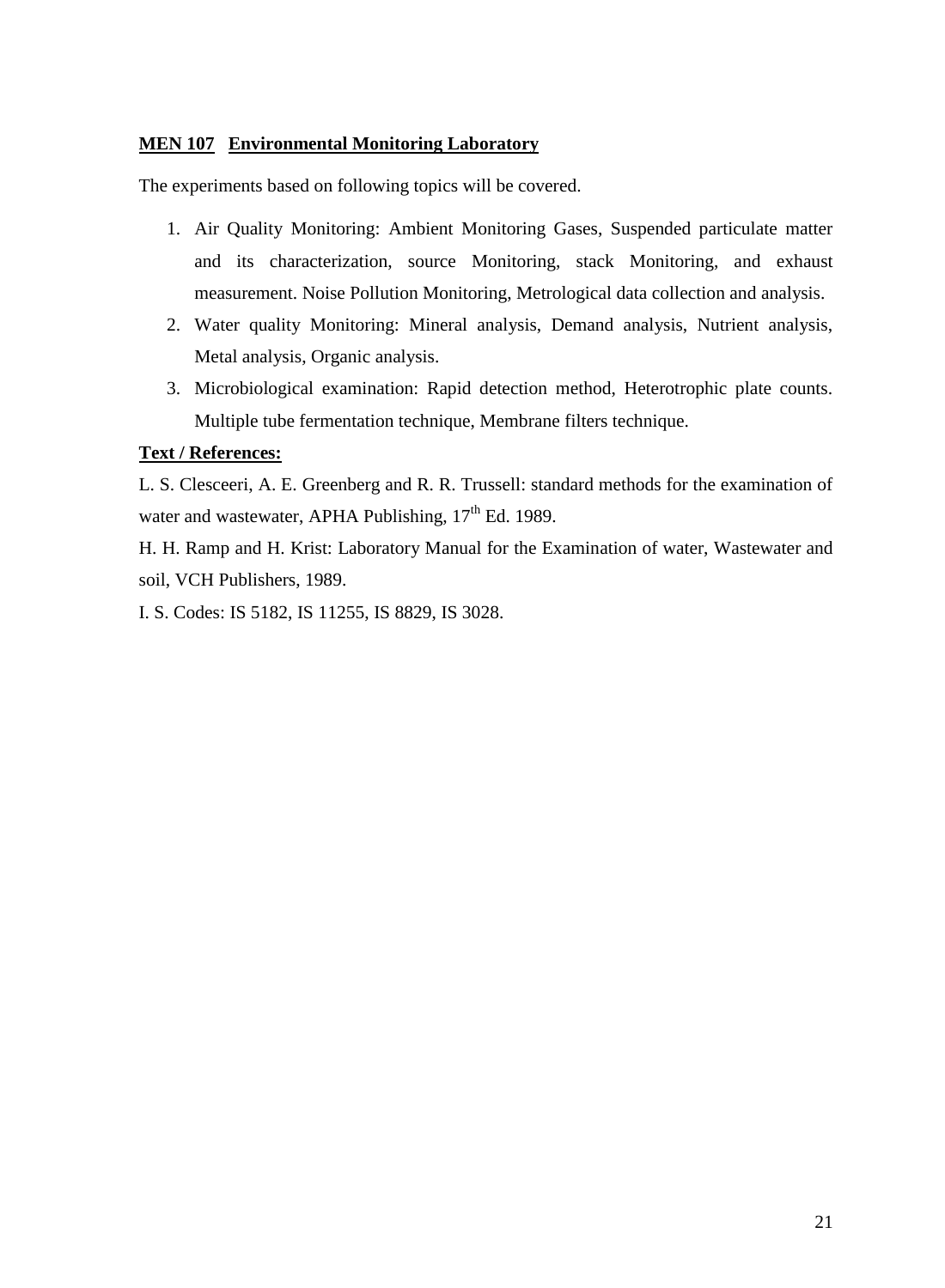#### **Semester II**

| <b>MEN 201</b><br><b>Wastewater Treatment Plan Design</b> |
|-----------------------------------------------------------|
|-----------------------------------------------------------|

Pre-requisites: **None**

**Course Outcomes:** At the end of the course, the student will be able to:

| CO <sub>1</sub> | Understand principles of various processes applicable to industrial was tewater treatment         |
|-----------------|---------------------------------------------------------------------------------------------------|
| CO <sub>2</sub> | Identify the best applicable technologies for was tewater treatment from the perspective of yield |
|                 | production                                                                                        |
|                 | To impart knowledge on the concept and application of Industrial pollution prevention, cleaner    |
| CO <sub>3</sub> | technologies, industrial wastewater treatment and residue management                              |
| CO <sub>4</sub> | Understand principles of Unit Operation and design                                                |

#### Mapping of course outcomes with program outcomes

|                 | <b>PO1</b> | PO2 | P <sub>03</sub> | P <sub>O4</sub> | $PO5$   PO6 | <b>PO7</b> | PO <sub>8</sub> |
|-----------------|------------|-----|-----------------|-----------------|-------------|------------|-----------------|
| CO1             |            |     |                 |                 |             |            |                 |
| CO <sub>2</sub> |            |     |                 |                 |             |            |                 |
| CO <sub>3</sub> |            |     |                 |                 |             |            |                 |
| CO <sub>4</sub> |            |     |                 |                 |             |            |                 |

#### Unit 1

Introduction to Wastewater Treatment Plant Design:

Impact of Flow rate and Mass Loading Factors on Design, Evaluation and Selection of Design Flow rates, Evaluation and Selection of Design Mass Loading, Process Selection, Elements of Conceptual Process Design.

### Unit 2

### Physical Unit Operation:

Flow Measurement, Screening, Flow Equalization, Mixing, Sedimentation, Accelerated Gravity Separation, Flotation, Granular Medium Filtration, Gas Transfer, Volatilization and gas stripping of Volatile Organic Compounds (VOCs) from Wastewater Management Facilities.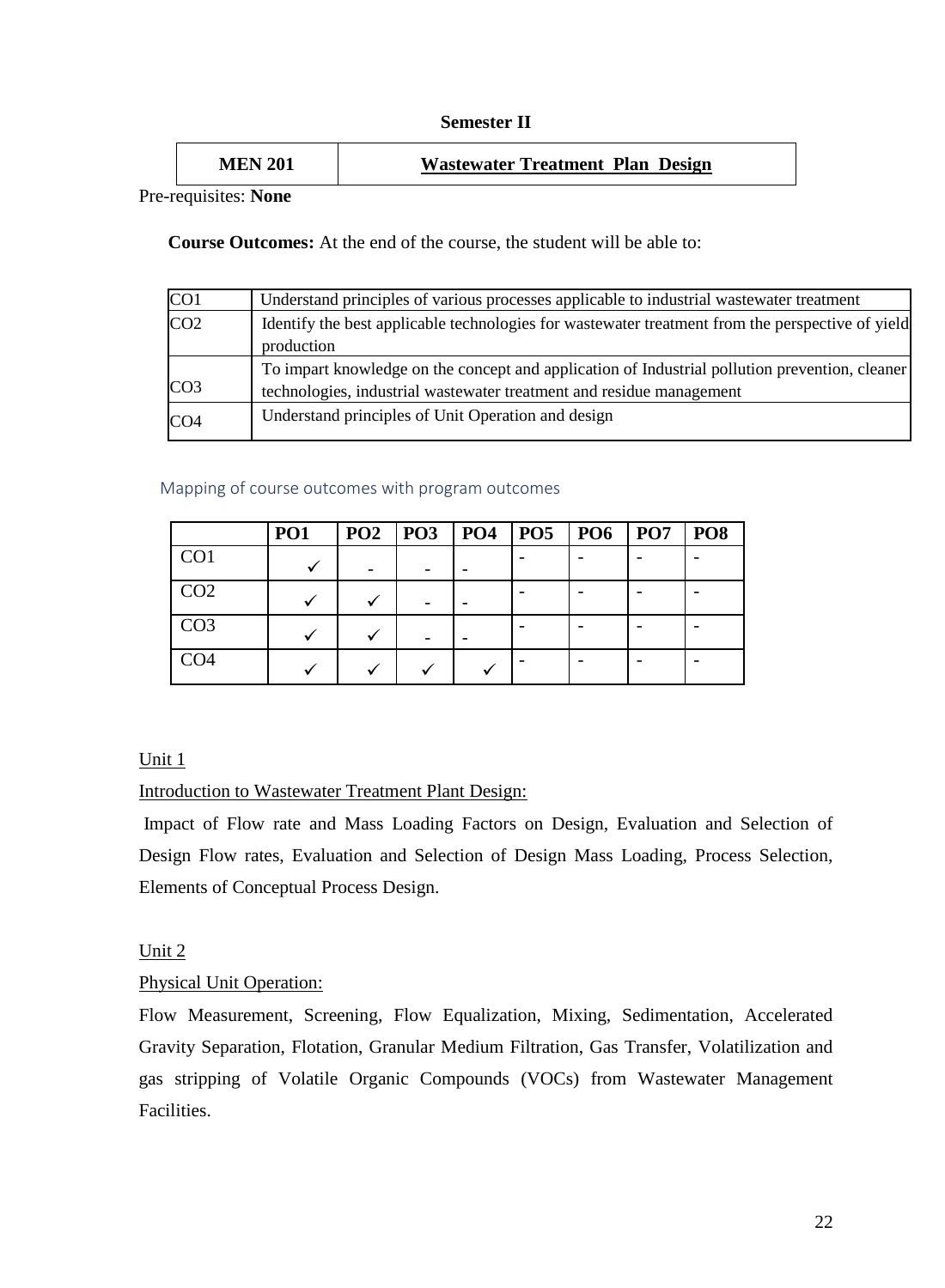### Unit 3

## Chemical Unit Processes:

Chemical Precipitation, Adsorption, Disinfection, Disinfection with Chlorine, Dechlorination, Disinfection with Chlorine Dioxide, Disinfection with Bromine Chloride, Disinfection with Ozone, Disinfection with Ultraviolet Light, Other Chemical Applications.

## Unit 4

## Biological Unit Operation:

Overview of Biological Wastewater Treatment, Introduction to Microbial Metabolism, Important Microorganisms in Biological Treatment, Bacterial Growth, Kinetics of Biological Growth,

## Unit 5 and 6

Biological Treatment Process, Aerobic Attached Growth Treatment Process, Anaerobic Attached Growth Treatment Process, Biological Nutrient Removal, Pond Treatment Processes.

### Physical and Chemical Treatment of Wastewater:

Bar Racks and Screen, Combination, Grit Removal, Flow Equalization, Other Preliminary Treatment Operations, Primary Sedimentation Tanks, Other Solids – Removal Operation, Chemical Precipitation, Disinfection with Chlorine Compounds, Other means of Disinfection, Post Aeration, Odor Control, Control of VOCs Released from Wastewater Management Facilities.

## **Text / References:**

W. W. Eckenfelder: Industrial Pollution Control, McGraw Hill Int. Edition, 1990. Metcalf and Eddy: Wastewater Engineering and treatment, Disposal and Reuse, Inc. Third

Edition McGraw Hill, 1991

| <b>MEN 202</b> | <b>Advanced Wastewater Treatment</b> |
|----------------|--------------------------------------|
|                |                                      |

### Pre-requisites: **None**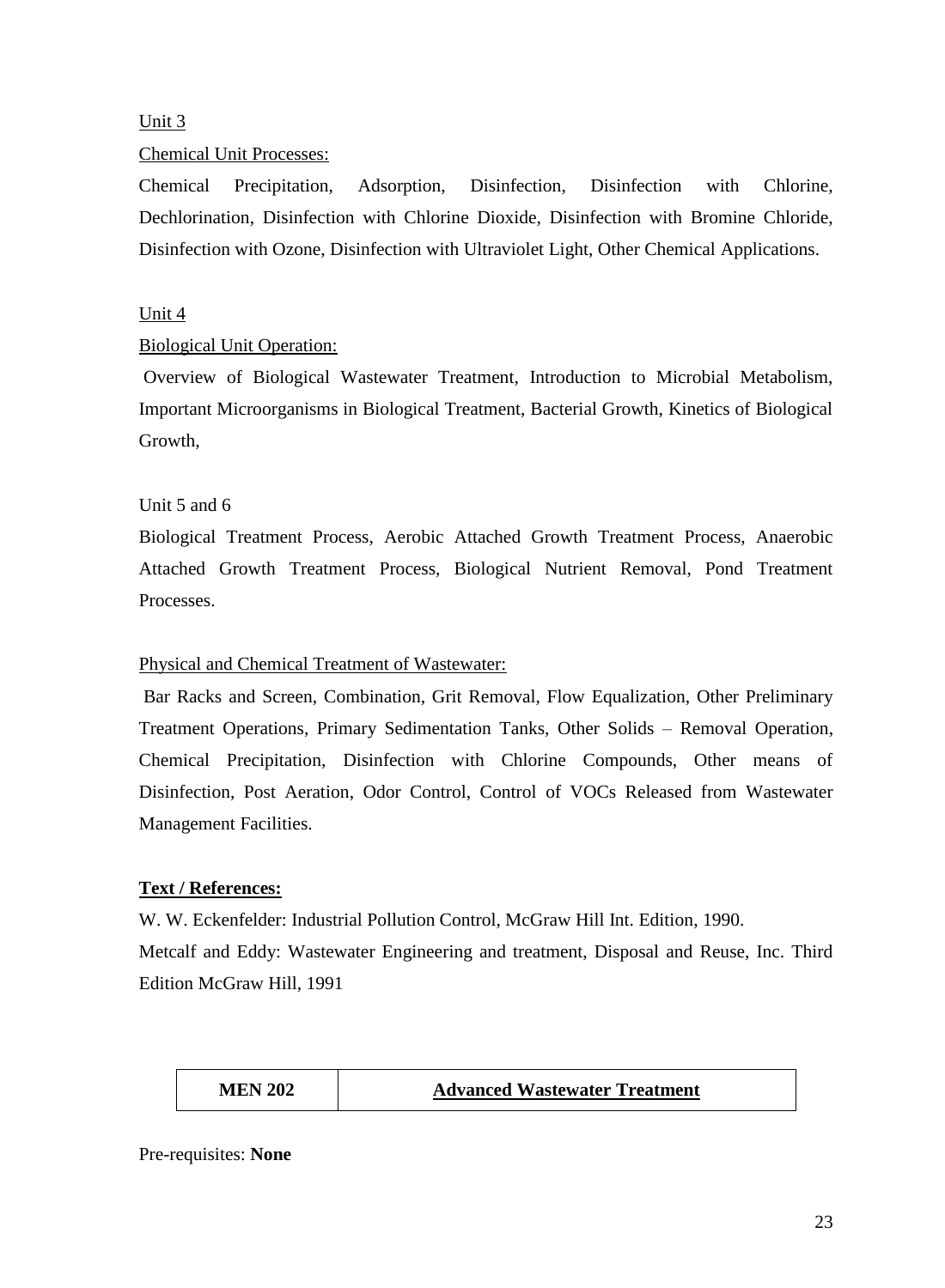**Course Outcomes:** At the end of the course, the student will be able to:

| CO <sub>1</sub> | To educate the students in detailed design concepts related to water transmission                       |
|-----------------|---------------------------------------------------------------------------------------------------------|
| CO <sub>2</sub> | To impart knowledge on the transformation of chemicals in the environment                               |
| CO <sub>3</sub> | Perform Advanced Wastewater Treatment, Treatment Technologies Used for Advanced<br>Wastewater Treatment |
| CO <sub>4</sub> | Understand the Need for Advanced Wastewater Treatment                                                   |

#### Mapping of course outcomes with program outcomes

|                 | <b>PO1</b> | <b>PO2</b> | $PO3$ $PO4$ | PO5 | $PO6$   PO7 | PO <sub>8</sub> |
|-----------------|------------|------------|-------------|-----|-------------|-----------------|
| CO <sub>1</sub> |            |            |             |     |             |                 |
| CO <sub>2</sub> |            |            |             |     |             |                 |
| CO <sub>3</sub> |            |            |             |     |             |                 |
| CO <sub>4</sub> |            |            |             |     |             |                 |

### Unit 1 and 2

### Biological Treatment of Wastewater:

The Activated-Sludge Process, Selection and Design of physical Facilities for Activated-Sludge Process, Activated-Sludge Process Design, Aerated Lagoons, Trickling Filters, Rotating Biological Contactors, Combined Aerobic Treatment Process, Stabilization Ponds.

### Unit 3 and 4

 Need for Advanced Wastewater Treatment, Treatment Technologies Used for Advanced Wastewater Treatment, Removal of Residual Suspended Solids by Granular- Medium Filtration, Removal of Residual Suspended Solids by Micro screening, Control of Nutrients, Conversion of Ammonia by Biological Nitrification

### Unit 5 and 6

Removal of Phosphorous by Biological Nitrification / Denitrification, Removal of Phosphorous Biological Methods, Combined Removal of Nitrogen and Phosphorous by Biological Methods, Removal of Nitrogen by Physical and Chemical Process, Removal of Phosphorous by Chemical Addition, Removal of Toxic Compounds and Refractory Organics, Removal of Dissolved Inorganic Substances.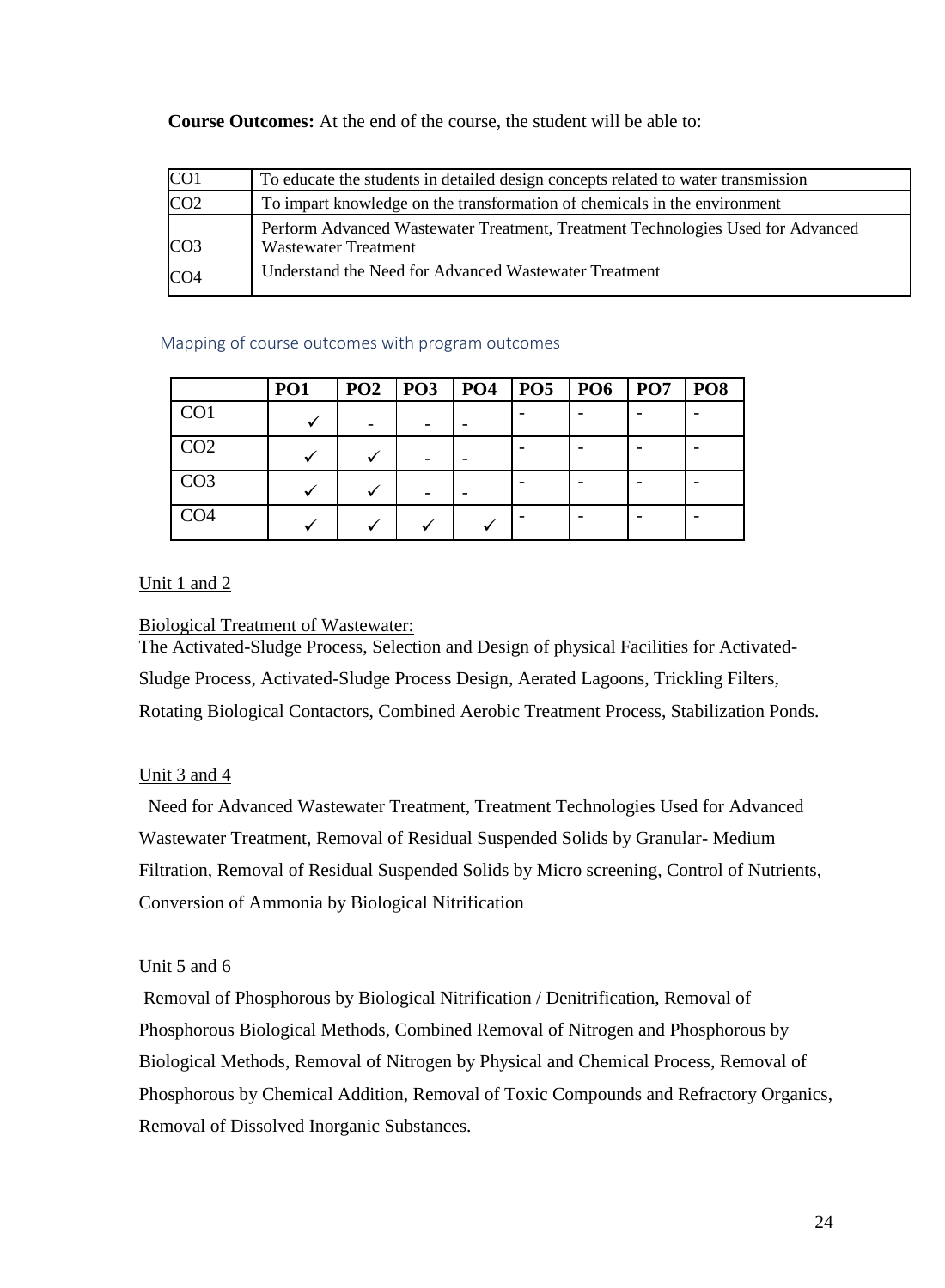## **Text / References:**

W. W. Eckenfelder: Industrial Pollution Control, McGraw Hill Int. Edition, 1990.

Metcalf and Eddy: Wastewater Engineering and treatment, Disposal and Reuse, Inc. Third Edition McGraw Hill, 1991

| <b>MEN 203</b> | <b>Energy Conversion and Environment</b> |
|----------------|------------------------------------------|
|----------------|------------------------------------------|

Pre-requisites: **None**

**Course Outcomes:** At the end of the course, the student will be able to:

| CO <sub>1</sub> | To provide training to solve problems relevant to the energy conservation              |
|-----------------|----------------------------------------------------------------------------------------|
| CO <sub>2</sub> | To provide students the knowledge in planning conducting energy audit, energy survey,  |
|                 | and evaluate energy conservation opportunities.                                        |
|                 | To provide knowledge to design and evaluate energy efficient technologies such as heat |
| CO <sub>3</sub> | exchanger networks, multiple effect evaporators, co-generation, etc.                   |
| CO <sub>4</sub> | Students should learn to Principles and source of energy conservation                  |

#### Mapping of course outcomes with program outcomes

|                 | <b>PO1</b> | PO2 | P <sub>03</sub> | P <sub>O4</sub> | PO5 | <b>PO6</b> | P <sub>07</sub> | PO <sub>8</sub> |
|-----------------|------------|-----|-----------------|-----------------|-----|------------|-----------------|-----------------|
| CO <sub>1</sub> |            |     |                 |                 |     |            |                 |                 |
| CO <sub>2</sub> |            |     |                 |                 |     |            |                 |                 |
| CO <sub>3</sub> |            |     |                 |                 |     |            |                 |                 |
| CO <sub>4</sub> |            |     |                 |                 |     |            |                 |                 |

### Unit 1 and 2

Principles and source of energy conservation methods:

Thermal, nuclear, hydro, solar. An introduction to fuels, combustion fundamentals,

Thermodynamics of combustion rates and properties of combustion products; Formation of Pollutants, Measurement and controls,

Unit 3 and 4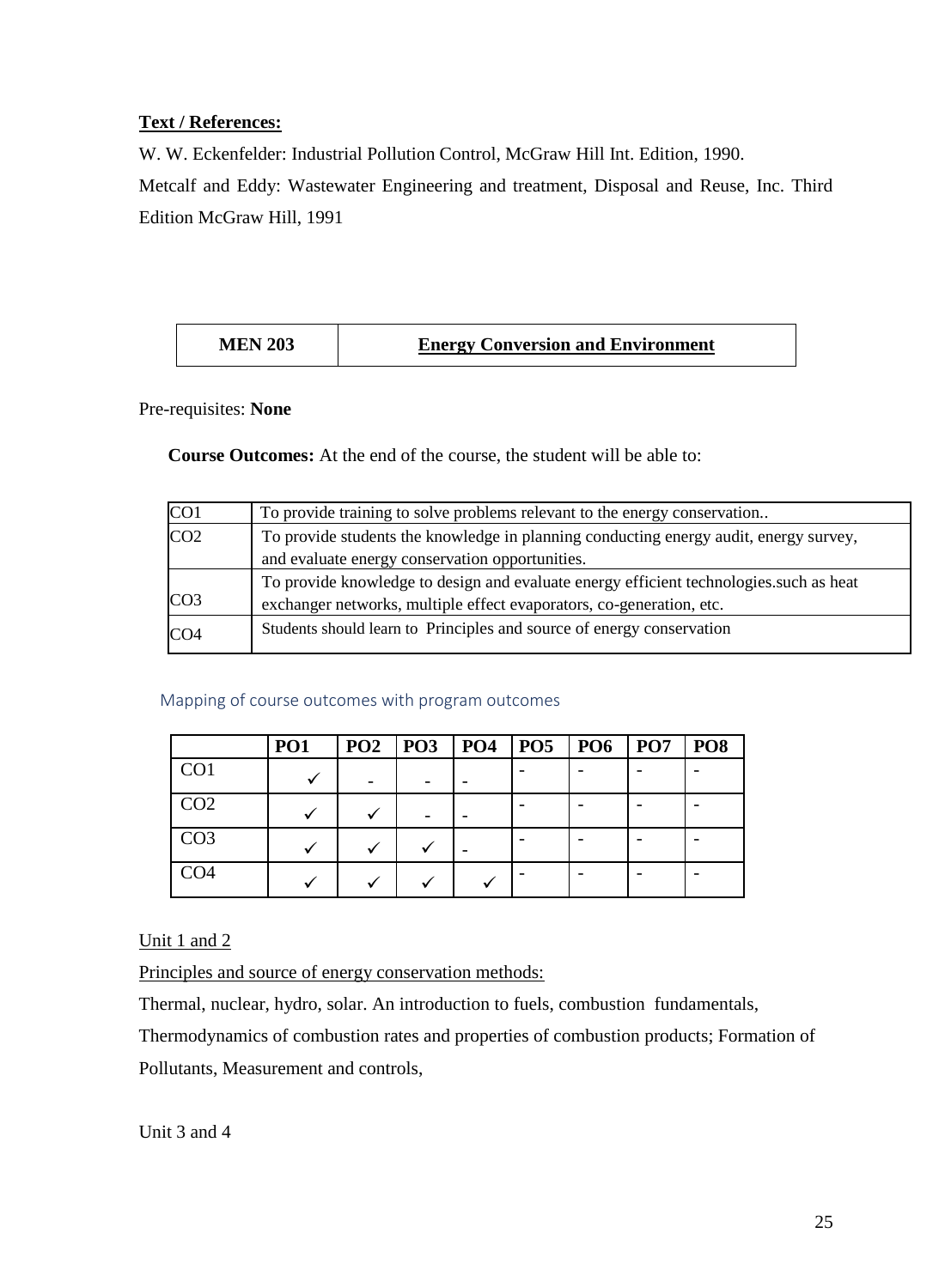Fundamentals of engine processes, source of emissions from automobiles, effect of operating and design parameters on emission, recent trends in design of non-polluting power units, control methods

Unit 5 and 6

Exhaust reactor problem and prospects, Exhaust emission test, procedures, standards and legislation, Combustion in stationary sources, Power Production, Cogeneration. Alternative energy sources utilization, economics, Environmental impacts and Management.

### **Text / References:**

A. M. Kanury : Introduction to Combustion Phenomena, Gordon and Beach Science Publishers, 1975.

E. Starkman : Combustion Generated Air Pollution, Plenum Press, 1971.

G. S. Springer and D. J. Patterson : Engine Emmision, Pollution Formation and Measurement, Plenum Press, 1973.

J. M. Fowler, Energy and the Environment, McGraw Hill, 1975.

| <b>MEN 204</b> | <b>Air Pollution Control Equipment Design</b> |
|----------------|-----------------------------------------------|
|----------------|-----------------------------------------------|

Pre-requisites: **None**

**Course Outcomes:** At the end of the course, the student will be able to:

| CO <sub>1</sub>  | To learn design a energy system to meet the desired needs within realistic constraints such as<br>economic, environmental, social, ethical, health<br>and safety, manufacturability and sustainability. |
|------------------|---------------------------------------------------------------------------------------------------------------------------------------------------------------------------------------------------------|
| CO <sub>2</sub>  | To learn catalyst Conversion                                                                                                                                                                            |
| CO <sub>3</sub>  | To understand the basics for design as per the codes $\&$ standards for the mechanical design of<br>equipments used in the process industry.                                                            |
| ICO <sub>4</sub> | To learn Pollution control by absorption, adsorption, condensation                                                                                                                                      |

#### Mapping of course outcomes with program outcomes

| PO <sub>1</sub> | PO <sub>2</sub>          | PO <sub>3</sub>          | <b>PO4</b>               | PO5 | <b>PO6</b> | PO <sub>7</sub>          | PO <sub>8</sub>          |
|-----------------|--------------------------|--------------------------|--------------------------|-----|------------|--------------------------|--------------------------|
|                 | $\overline{\phantom{a}}$ | $\overline{\phantom{0}}$ | $\overline{\phantom{0}}$ |     | -          | $\overline{\phantom{a}}$ | $\overline{\phantom{0}}$ |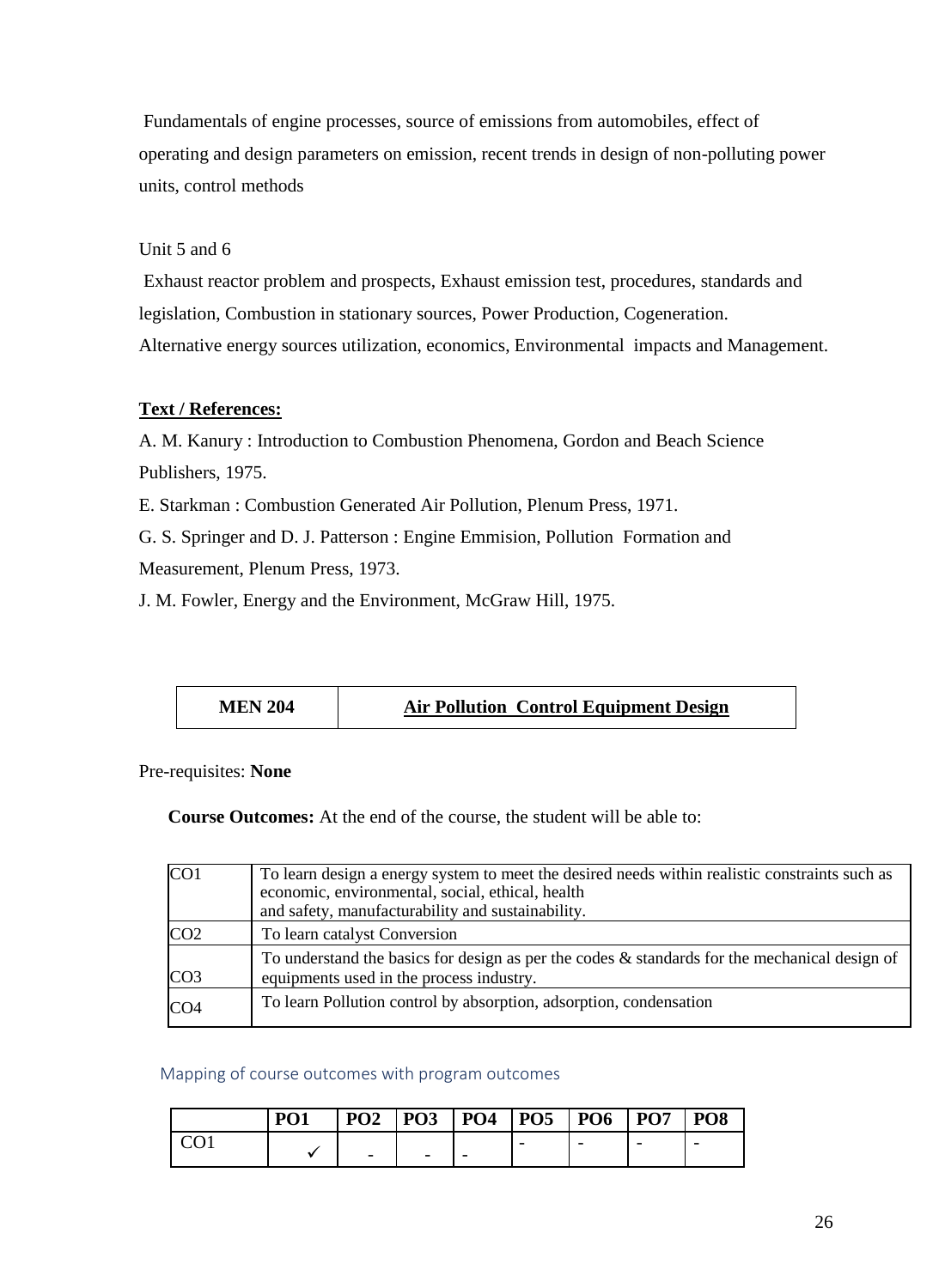| CO <sub>2</sub> |  | $\overline{\phantom{0}}$ | $\overline{\phantom{0}}$ | $\overline{\phantom{0}}$ | - | $\overline{\phantom{0}}$ |
|-----------------|--|--------------------------|--------------------------|--------------------------|---|--------------------------|
| CO <sub>3</sub> |  | $\overline{\phantom{0}}$ | $\overline{\phantom{a}}$ | $\overline{\phantom{a}}$ | - | -                        |
| CO <sub>4</sub> |  |                          |                          | $\overline{\phantom{0}}$ | - | $\overline{\phantom{0}}$ |

Unit 1 and 2

Air Pollution in the chemical process industries: Pollution control by absorption, adsorption, condensation, oxidation and catalyst Conversion

#### Unit 3 and 4

Particulate emission, control by internal impaction, interception, stack height criteria,

Unit 5 and 6

Exhaust systems, Dispersion heights and plume characteristics.

#### **Text / References:**

Noel De Nevers: Air Pollution Control Engineering, McGraw Hill International Ed. 1993.

H. E. Hesekh: Air Pollution Control Second Edition, Ann Arbor Science, 1992.

S. Calvert and H. M. Englund: Handbook of Air Pollution Engineering, John Wiley, 1984.

A. J. Buonicore and W. T. Davis: Air Pollution Engineering manual, Van Nostrand, 1993.

M. N. Rao and H. V. N. Rao : Air Pollution, Tata McGraw Hill, 1989.

#### **MEN 205 SEMINAR**

#### **GUIDELINES:**

The seminar work shall consist of preferably study of certain phenomena, system, equipment, process design, in depth review of certain research work; Compilation and analysis of certain engineering / management activity including costing, administration, market study, field study etc. that is any topic which may have importance on Environmental Engineering.

The student is expected to keep a search for suitable topic for seminar right from  $1<sup>st</sup>$ semester. It is permissible to assign the topic of the seminar such that the complete work can be done in the industry.

The report shall be a bound journal of about 50 typed pages written in technical format with illustrations by graphs, charts, tables, photographs etc. about the specific work undertaken by the student.

The number of copies of the report shall be such that the Examiners, Departmental Library, Central Library and concerned student shall have one copy each.

The examination of the seminar includes presentation of the work by way of lecture cum-demonstration followed by a question – answer session. The audience shall include the students, staff and invitees (if any) from the industries. They are expected to ask questions to the examinees on relevant points. The technological and grammatical correctness, art of explanation, confidence and the quality and quantity of work shall be the major points for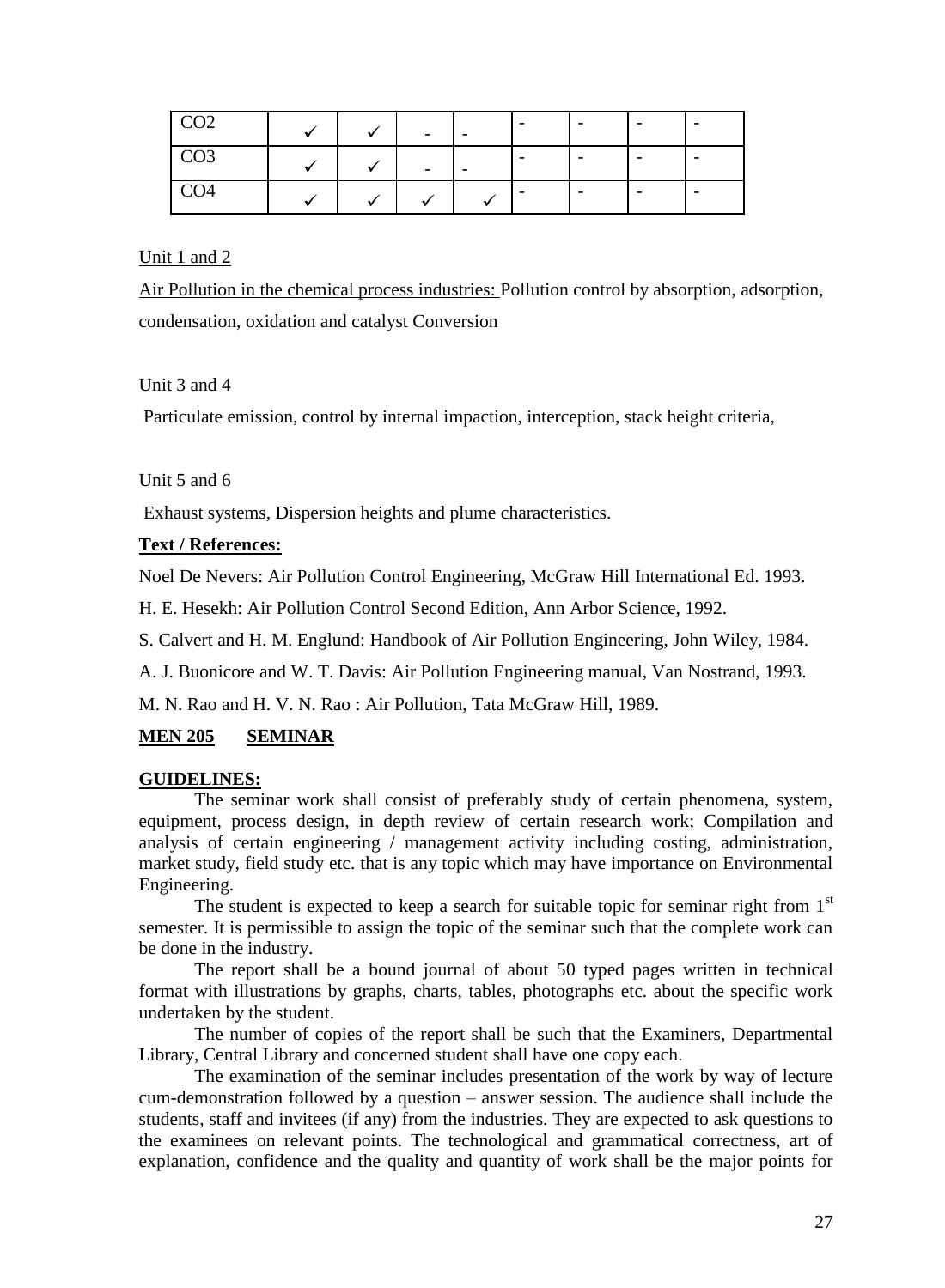evaluation. Appropriate grade will be awarded by the panel of internal/external examiners set up by the Head of the Department.

#### **MEN 302 & MEN 401 PROJECT (Stage I and II)**

#### **GUIDELINES:**

The project work shall consist of experimentation, fabrication, testing of equipment, process design, in depth review of certain research work, compilation and analysis of certain Engineering / management activity, phenomenon, Designing, drawing and prototype modeling of certain equipment, instrument and testing there of etc. on any topic which may have importance on Environmental Engineering.

The student is expected to keep a search for suitable topic for the project right from the  $1<sup>st</sup>$  semester. He has also to submit a list of topics and the names of guides, one each from the industry as well as from institution. It is permissible to assign the topic for the project such that the complete work of project preparation can be done in industry. The time table in the institution may be suitable framed to spare 2 or 3 days for this purpose. The presentation of the project is generally done in the institution. However in special circumstances the presentation may be permitted in the industry.

The report shall be a bound journal of about 150 typed pages written in technical format with illustrations by graphs, charts, tables, photographs etc. about the specific work undertaken by the student. If the work is somewhat more involved two or three students may work on the same project. In this case part of the topic may be split up suitably for individual exercise and to avoid any repetition in this case. The report shall not be less than 100 pages.

The number of copies of the report shall be such that the Examiners, Departmental Library, Central Library and concerned student shall have one copy each.

The examination of the project includes presentation of the work by way of lecture cum-demonstration followed by a question – answer session. The audience shall include the students, staff and invitees (if any) from the industries. They are expected to ask questions to the examinees on relevant points. The technological and grammatical correctness, art of explanation, confidence and the quality and quantity of work shall be the major points for evaluation. Appropriate grade will be awarded by panel of internal/external examiners based on the overall performance of the student. Project stage I (MEN 301) will comprise of about 40% of the total work of the project. At the end of stage I students should submit three copies of progress report in soft bound (or spiral bound) form. The students will